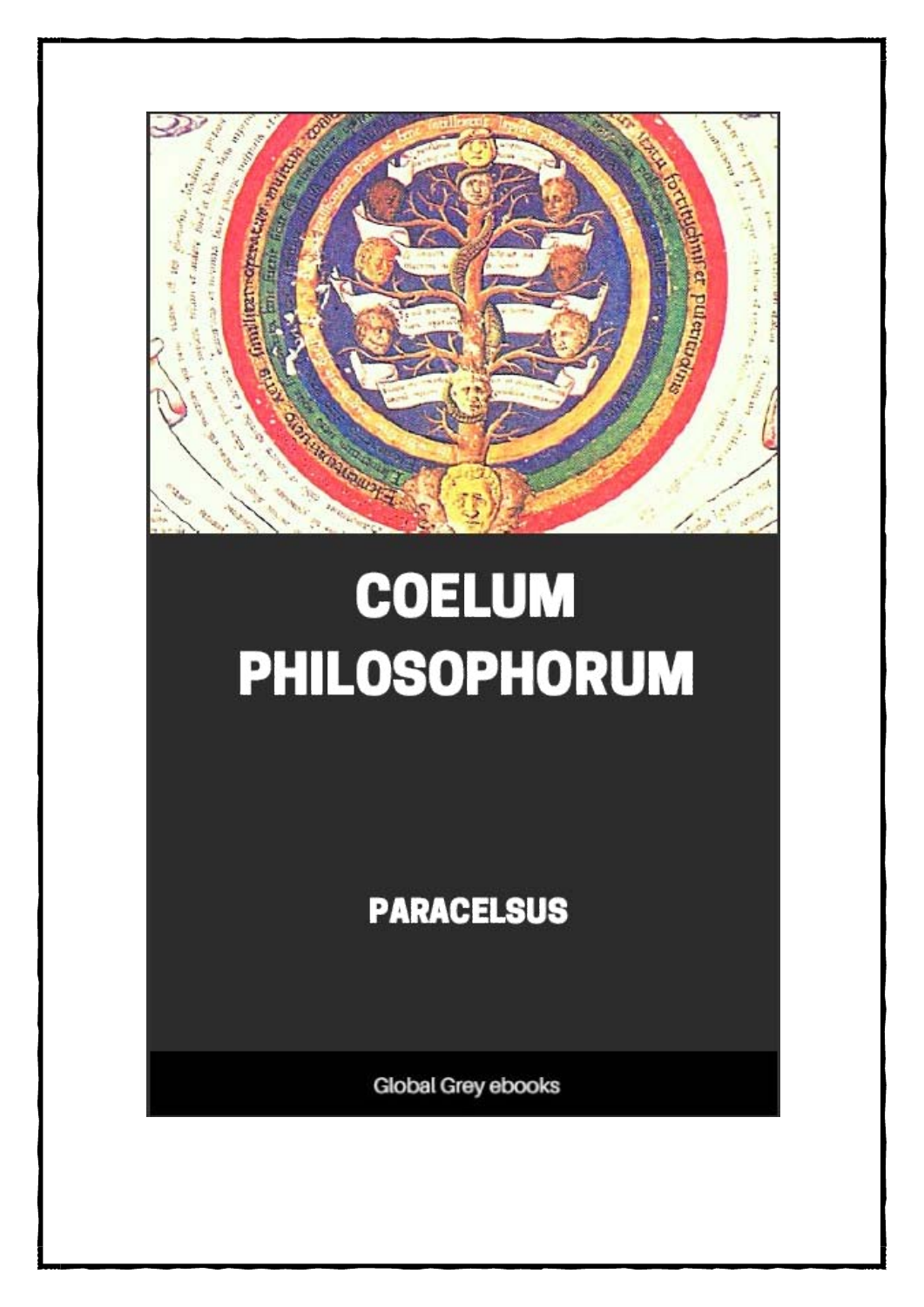## **COELUM PHILOSOPHORUM**

**BY PARACELSUS**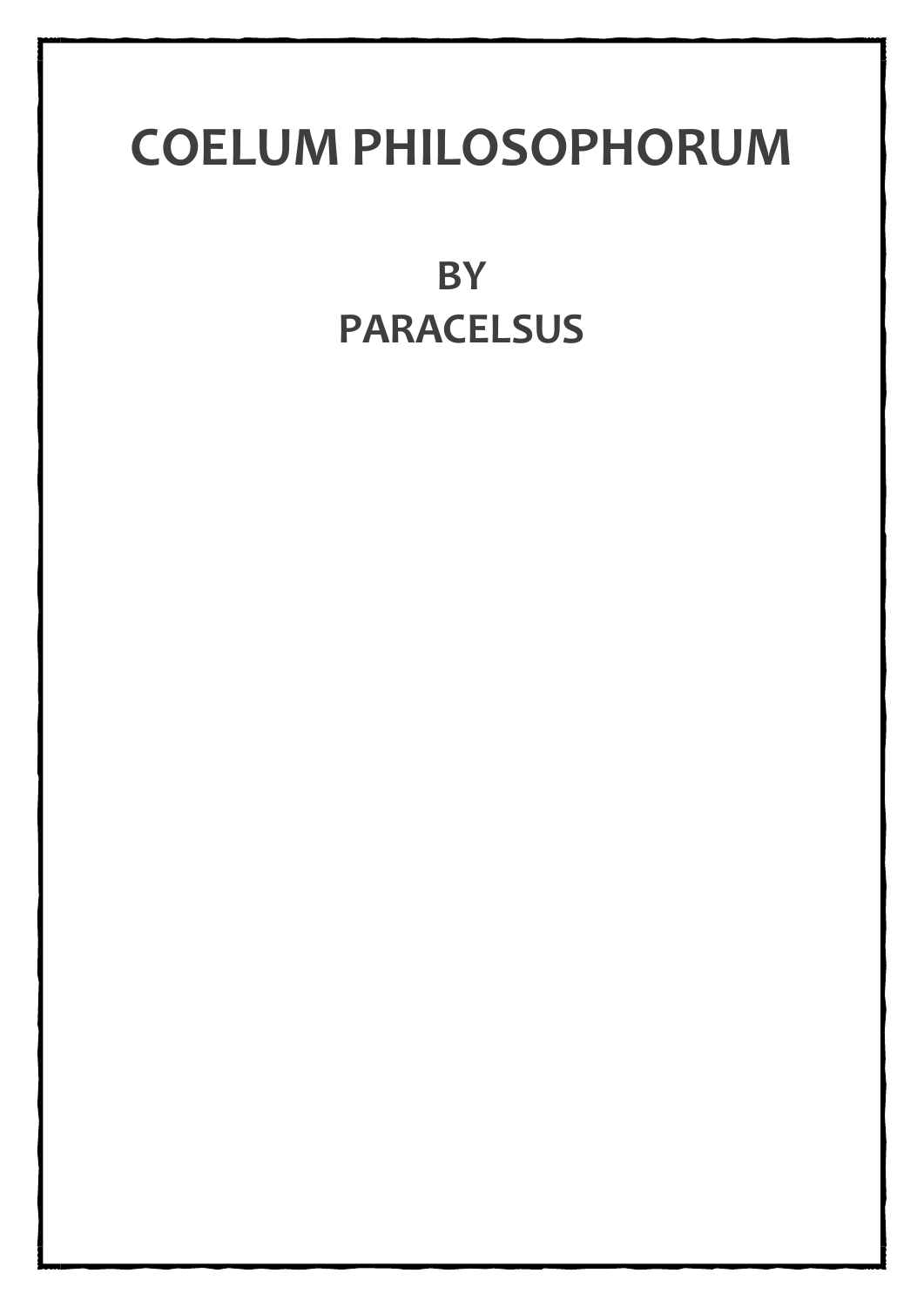Coelum Philosophorum By Paracelsus.

This edition was created and published by Global Grey

©GlobalGrey 2018



**[globalgreyebooks.com](https://www.globalgreyebooks.com/)**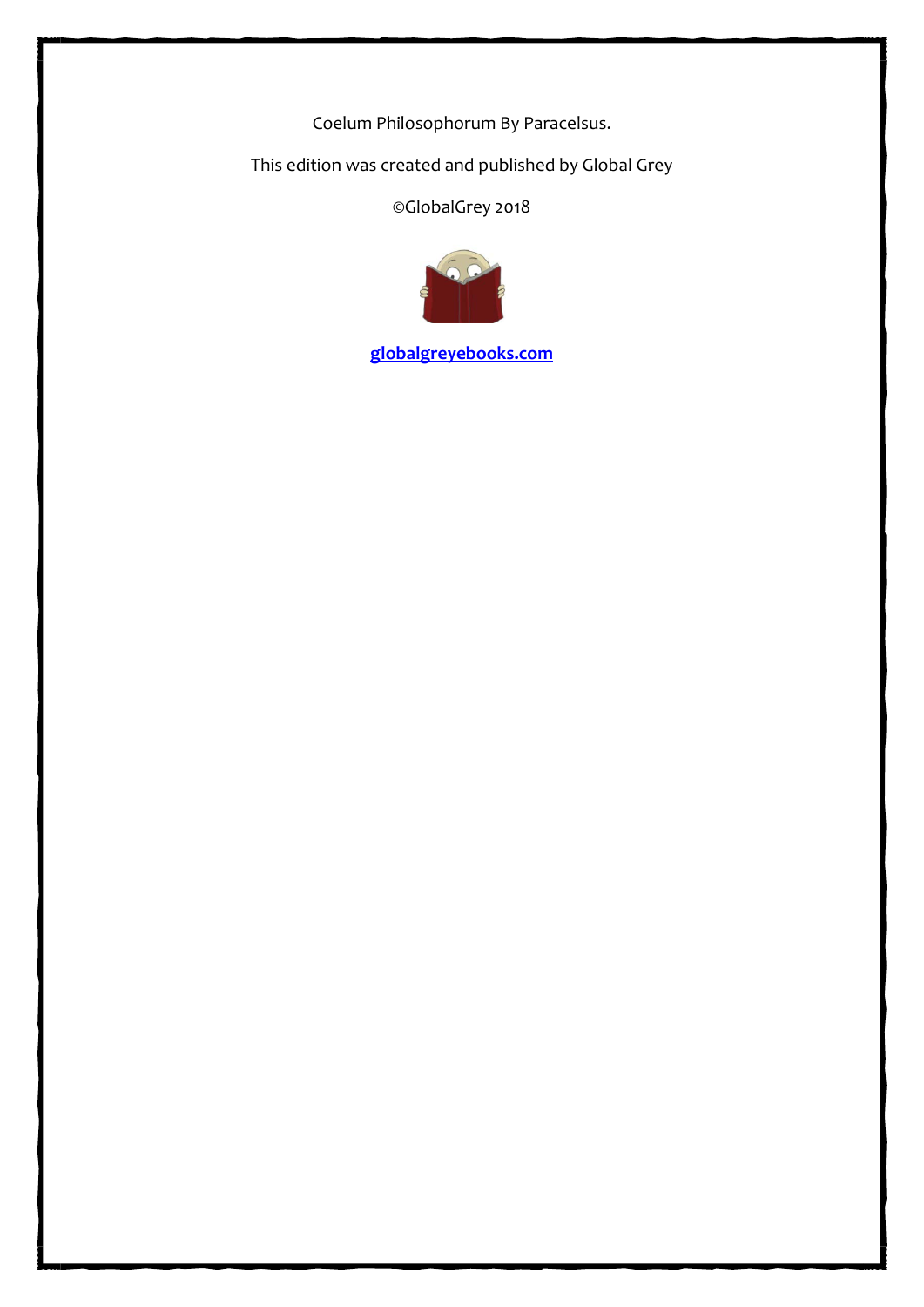### **CONTENTS**

[Coelum Philosophorum](#page-4-0)

[Part 1. The Seven Canons Of The Metals](#page-7-0)

[Part 2. Certain Treatises And Appendices Arising Out Of The Seven Canons](#page-16-0)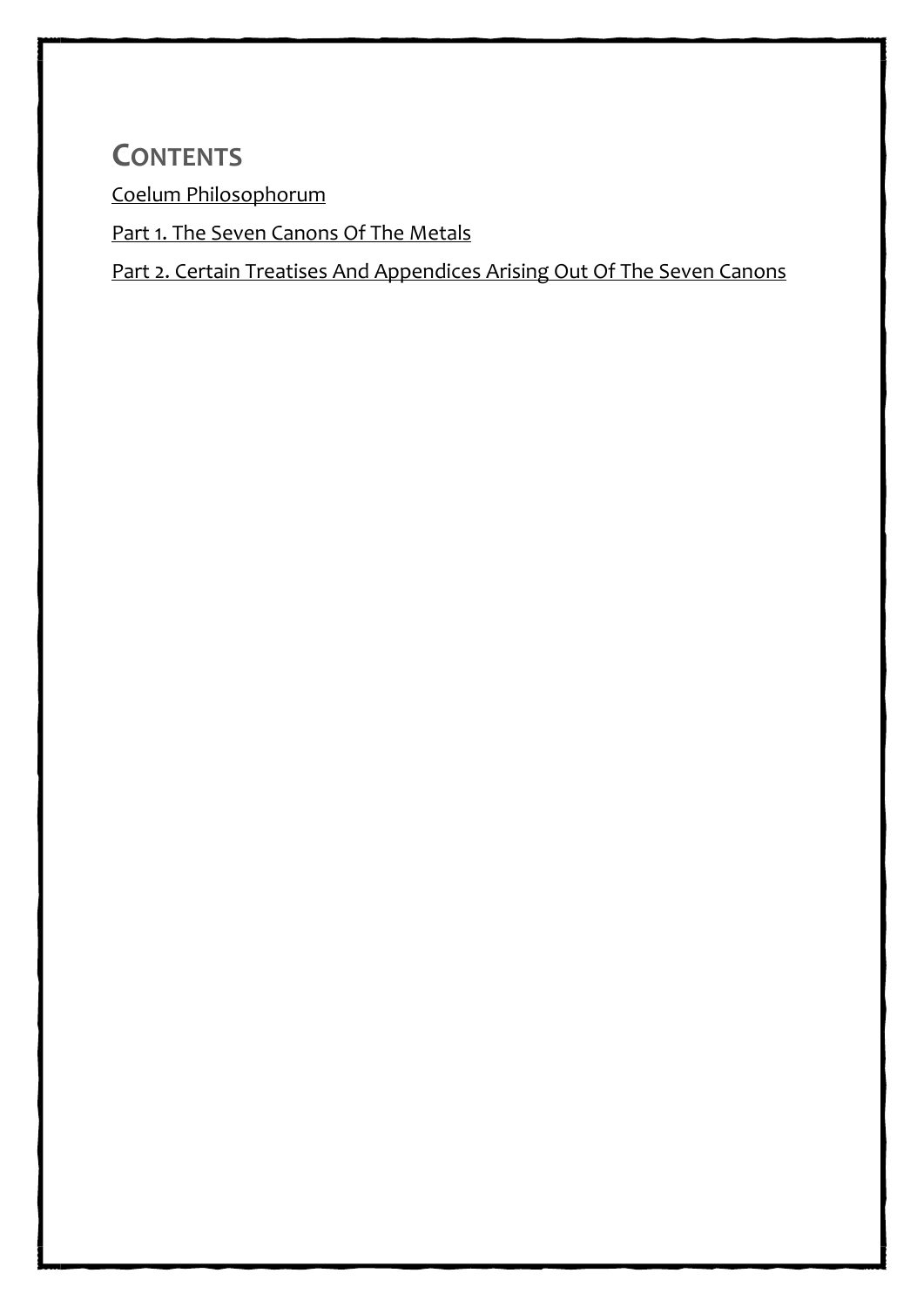### <span id="page-4-0"></span>**COELUM PHILOSOPHORUM**

THE COELUM PHILOSOPHORUM, OR BOOK OF VEXATIONS;

By PHILIPPUS THEOPHRASTUS PARACELSUS. THE SCIENCE AND NATURE OF ALCHEMY, AND WHAT OPINION SHOULD BE FORMED THEREOF.

1

Regulated by the Seven Rules or Fundamental Canons according to the seven commonly known Metals; and containing a Preface with certain Treatises and Appendices.

THE PREFACE OF THEOPHRASTUS PARACELSUS TO ALL ALCHEMISTS AND READERS OF THIS BOOK.

YOU who are skilled in Alchemy, and as many others as promise yourselves great riches or chiefly desire to make gold and silver, which Alchemy in different ways promises and teaches; equally, too, you who willingly undergo toil and vexations, and wish not to be freed from them, until you have attained your rewards, and the fulfilment of the promises made to you; experience teaches this every day, that out of thousands of you not even one accomplishes his desire. Is this a failure of Nature or of Art? I say, no; but it is rather the fault of fate, or of the unskilfulness of the operator.

Since, therefore, the characters of the sign of the stars and planets of heaven, together with the other names, inverted words, receipts, materials, and instruments are thoroughly well known to such as are acquainted with this art, it would be altogether superfluous to recur to these same subjects in the present book, although the use of such signs, names, and characters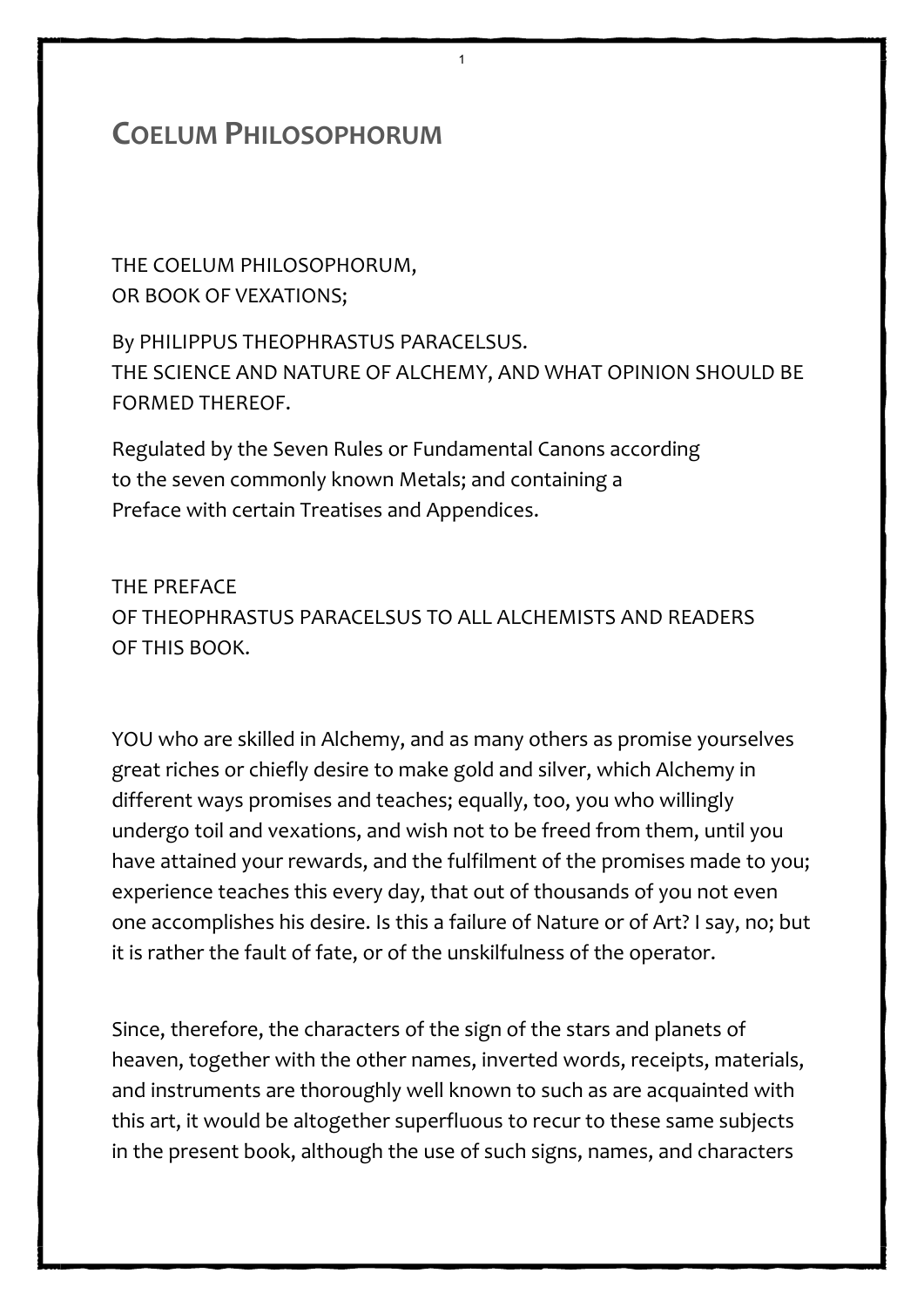at the proper time is by no means without advantage.

But herein will be noticed another way of treating Alchemy different from the previous method, and deduced by Seven Canons from the sevenfold series of the metals. This, indeed, will not give scope for a pompous parade of words, but, nevertheless, in the consideration of those Canons everything which should be separated from Alchemy will be treated at sufficient length, and, moreover, many secrets of other things are herein contained. Hence, too, result certain marvellous speculations and new operations which frequently differ from the writings and opinions of ancient operators and natural philosophers, but have been discovered and confirmed by full proof and experimentation.

Moreover, in this Art nothing is more true than this, though it be little known and gains small confidence. All the fault and cause of difficulty in Alchemy, whereby very many persons are reduced to poverty, and others labour in vain, is wholly and solely lack of skill in the operator, and the defect or excess of materials, whether in quantity or quality, whence it ensues that, in the course of operation, things are wasted or reduced to nothing. If the true process shall have been found, the substance itself while transmuting approaches daily more and more towards perfection.

The straight road is easy, but it is found by very few.

Sometimes it may happen that a speculative artist may, by his own eccentricity, think out for himself some new method in Alchemy, be the consequence anything or nothing. He need do nought in order to reduce something into nothing, and again bring back something out of nothing. Yet this proverb of the incredulous is not wholly false. Destruction perfects that which is good; for the good cannot appear on account of that which conceals it. The good is least good whilst it is thus concealed. The concealment must be removed that so the good may be able freely to appear in its own brightness. For example, the mountain, the sand, the earth, or the stone in which a metal has grown is such a concealment. Each one of the visible metals is a concealment of the other six metals. By the element of fire all that is imperfect is destroyed and taken away, as,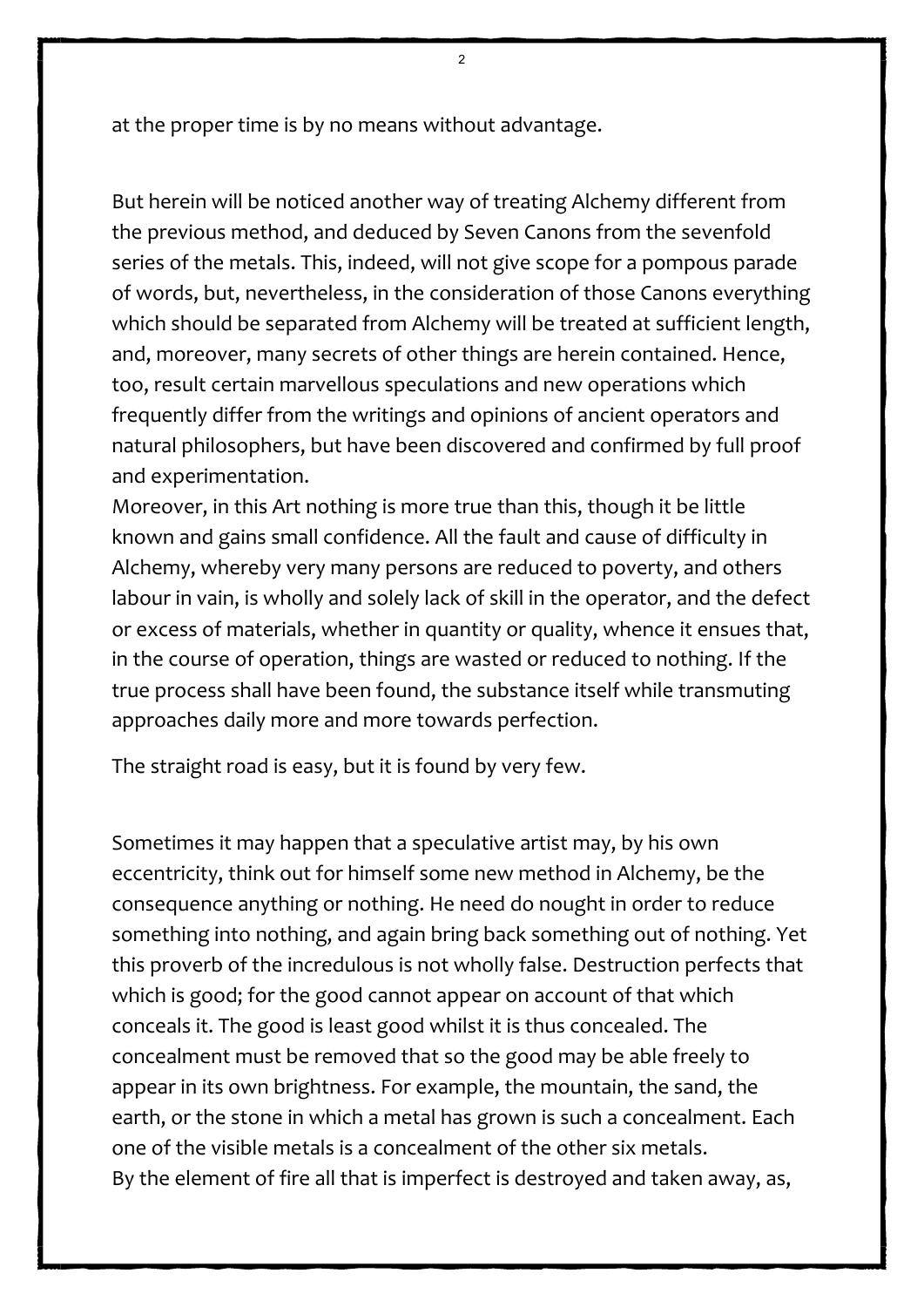for instance, the five metals, Mercury, Jupiter, Mars, Venus, and Saturn.<sup>[1](#page-6-0)</sup> On the other hand, the perfect metals, Sol and Luna, are not consumed in that same fire. They remain in the fire: and at the same time, out of the other imperfect ones which are destroyed, they assume their own body and become visible to the eyes. How, and by what method, this comes about can be gathered from the Seven Canons. Hence it may be learnt what are the nature and property of each metal, what it effects with the other metals, and what are its powers in commixture with them.

But this should be noted in the very first place: that these Seven Canons cannot be perfectly understood by every cursory reader at a first glance or a single reading. An inferior intelligence does not easily perceive occult and abstruse subjects. Each one of these Canons demands no slight discussion. Many persons, puffed up with pride, fancy they can easily comprehend all which this book comprises. Thus they set down its contents as useless and futile, thinking they have something far better of their own, and that therefore they can afford to despise what is here contained.

<span id="page-6-0"></span><sup>1</sup> The three prime substances are proved only by fire, which manifests them pure, naked, clean, and simple. In the absence of all ordeal by fire, there is no proving of a substance possible. For fire tests everything, and when the impure matter is separated the three pure substances are displayed. – *De Origine Morborum ex Tribus Primis Substanstiis* –*Paramirum*, Lib. I., c. 1. Fire separates that which is constant or fixed from that which is fugitive or volatile. – *De Morbis Metallicis*, Lib. II., Tract I. Fire is the father or active principle of separation. – "Third Fragment on Tartar" from the *Fragmenta Medica*.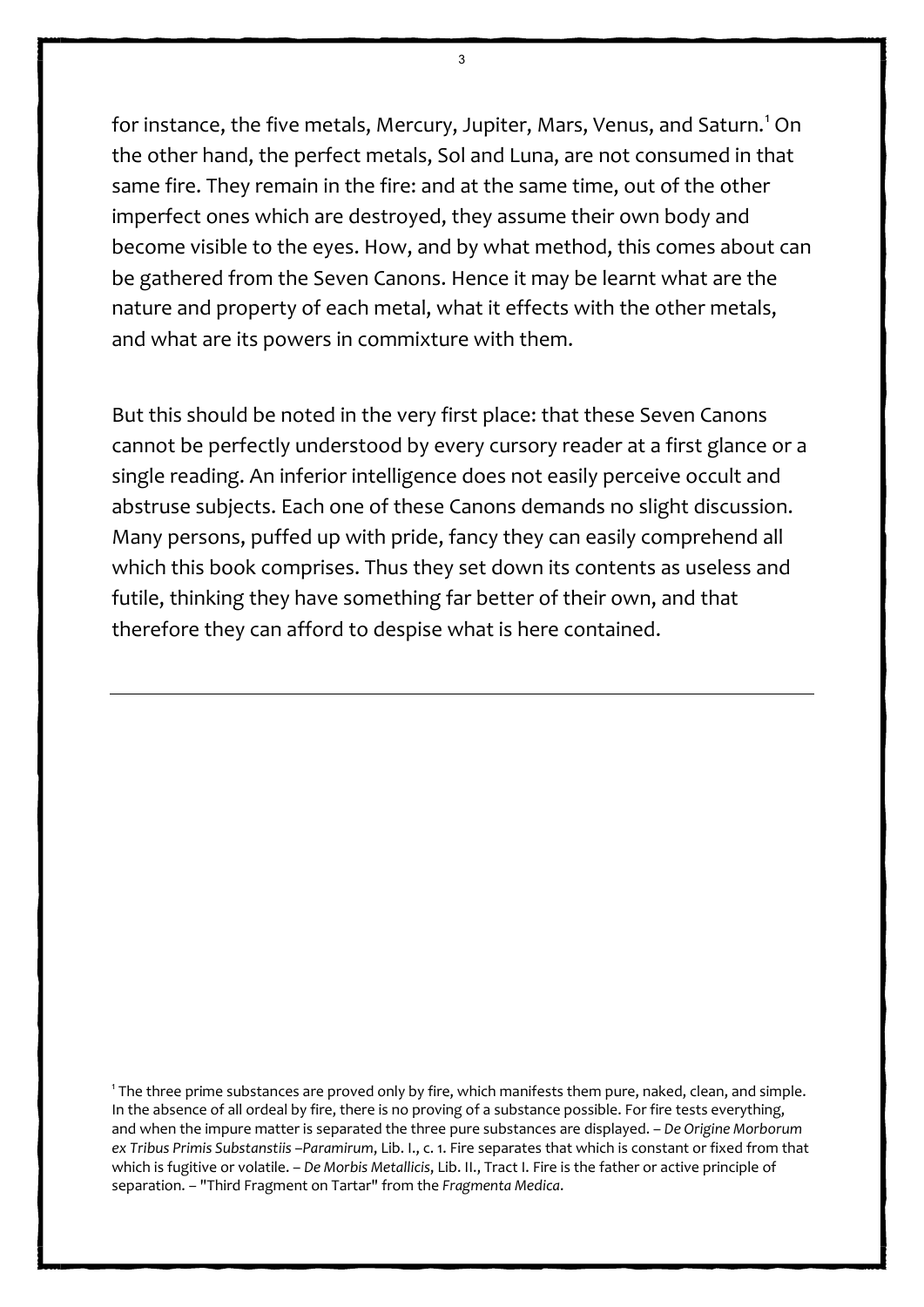### <span id="page-7-0"></span>**PART 1. THE SEVEN CANONS OF THE METALS**

### **THE FIRST CANON. CONCERNING THE NATURE AND PROPERTIES OF MERCURY.[2](#page-7-1)**

4

All things are concealed in all. One of them all is the concealer of the rest – their corporeal vessel, external, visible, and movable. All liquefactions are manifested in that vessel. For the vessel is a living and corporeal spirit, and so all coagulations or congelations enclosed in it, when prevented from flowing and surrounded, are not therewith content. No name can be found for this liquefaction, by which it may be designated; still less can it be found for its origin. And since no heat is so strong as to be equalised therewith, it should be compared to the fire of Gehenna. A liquefaction of this kind has no sort of connection with others made by the heat of natural fire, or congelated or coagulated by natural cold. These congelations, through their weakness, are unable to obtain in Mercury, and therefore, on that account, he altogether contemns them. Hence one may gather that elementary powers, in their process of destruction, can add nothing to, nor take away anything from, celestial powers (which are called Quintessence or its elements), nor have they any capacity for operating. Celestial and infernal powers do not obey the four elements, whether they be dry, moist, hot, or cold. No one of them has the faculty of acting against a Quintessence; but each one contains within itself its own powers and means of action.<sup>[3](#page-7-2)</sup>

<span id="page-7-2"></span><span id="page-7-1"></span><sup>2</sup> By the mediation of Vulcan, or fire, any metal can be generated from Mercury. At the same time, Mercury is imperfect as a metal; it is semi-generated and wanting in coagulation, which is the end of all metals. Up to the half way point of their generation all metals are Mercury. Gold, for example, is Mercury; but it loses the Mercurial nature by coagulation, and although the properties of Mercury are present in it, they are dead, for their vitality is destroyed by coagulation. – *De Morbis Metallicis*, Lib. III., Tract II., c. 2. The essences and arcanas which are latent in all the six metals are to be found in the substance of Mercury. – *Ibid*., c. 3. There are two genera of Mercury, the fixed Mercury of earth and another kind which descends from the daily constellation. –*Ibid*., Lib. I., Tract II., c. 4. As there is a red and white Sulphur of Marcasites, a yellow, red, and black Sulphur of Talc, a purple and black Sulphur of the Cachimiae, a Sulphur of Cinnabar, and, in like manner, of marble, amethyst, etc., so is there a special Mercury of Copper, Plumbago, Zinc, Arsenic, etc. – Ibid. Mercury is not Quicksilver, for Mercury is dead, while Quicksilver is living. –De Hydropisi.<br><sup>3</sup> Nothing of true value is located in the body of a substance, but in the virtue. And this is the principle of the Quintessence, which reduces, say, 20lbs. into a single ounce, and that ounce far exceeds the entire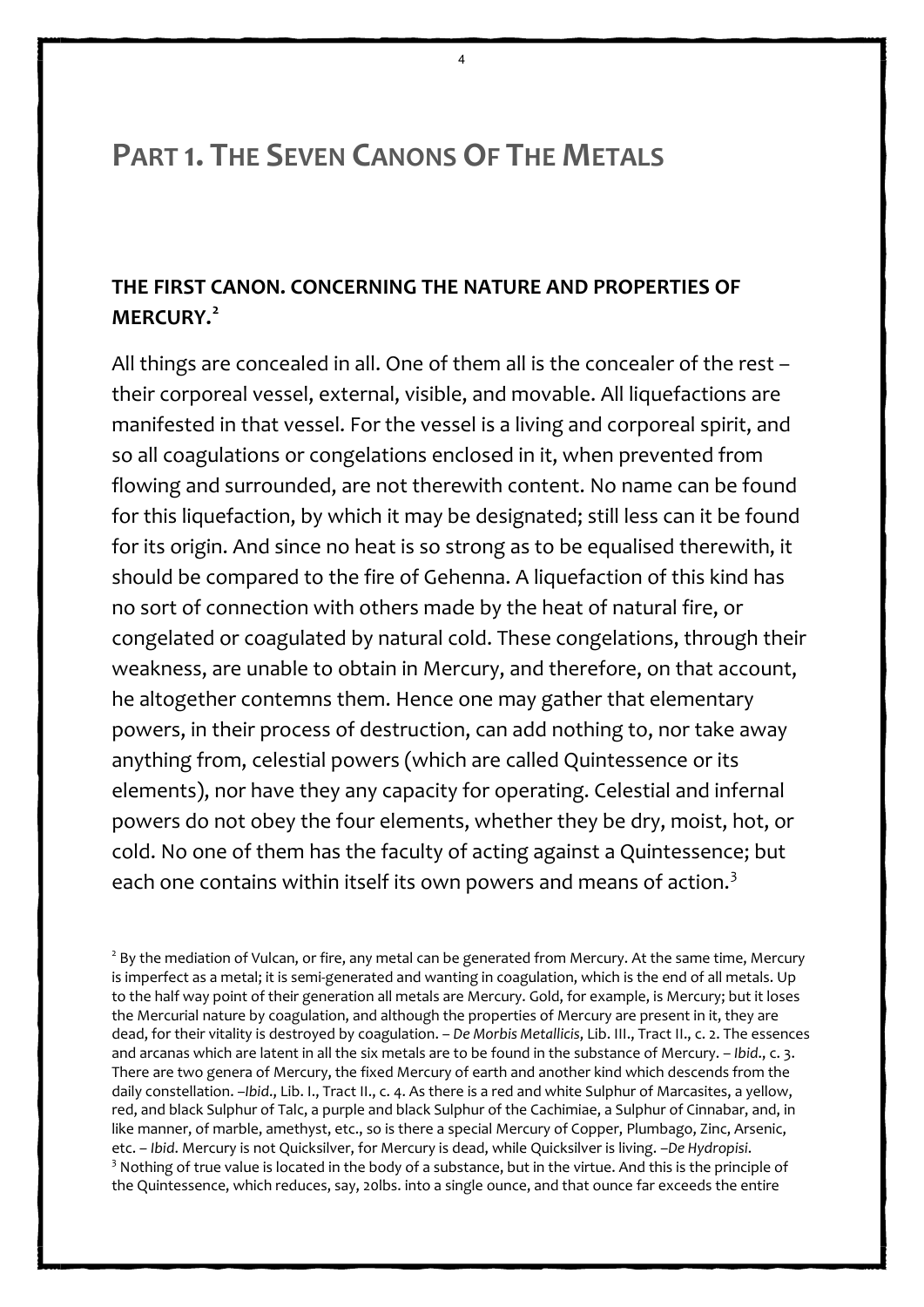### **THE SECOND CANON. CONCERNING THE NATURE AND PROPERTIES OF JUPITER.**

In that which is manifest (that is to say, the body of Jupiter) the other six corporeal metals are spiritually concealed, but one more deeply and more tenaciously than another. Jupiter has nothing of a Quintessence in his composition, but is of the nature of the four elementaries. On this account this liquefaction is brought about by the application of a moderate fire, and, in like manner, he is coagulated by moderate cold. He has affinity with the liquefactions of all the other metals. For the more like he is to some other nature, the more easily he is united thereto by conjunction. For the operation of those nearly allied is easier and more natural than of those which are remote. The remote body does not press upon the other. At the same time, it is not feared, though it may be very powerful. Hence it happens that men do not aspire to the superior orders of creation, because they are far distant from them, and do not see their glory. In like manner, they do not much fear those of an inferior order, because they are remote, and none of the living knows their condition or has experienced the misery of their punishment. For this cause an infernal spirit is accounted as nothing. For more remote objects are on that account held more cheaply and occupy a lower place, since according to the propriety of its position each object turns out better, or is transmuted. This can be proved by various examples.

The more remote, therefore, Jupiter is found to be from Mars and Venus, and the nearer Sol and Luna, the more "goldness" or "silveriness", if I may so say, it contains in its body, and the greater, stronger, more visible, more tangible, more amiable, more acceptable, more distinguished, and more true it is found than in some remote body. Again, the more remote a thing is, of the less account is it esteemed in all the respects aforesaid, since what is present is always preferred before what is absent. In proportion as the nearer is clear the more remote is occult. This, therefore, is a point which you, as an Alchemist, must seriou(S)ly debate with yourself, how you can relegate Jupiter to a remote and abstruse place, which Sol and Luna occupy,

20lbs. in potency. Hence the less there is of body, the more in proportion is the virtue. – *De Origine Morborum Invisibilium*, Lib. IV.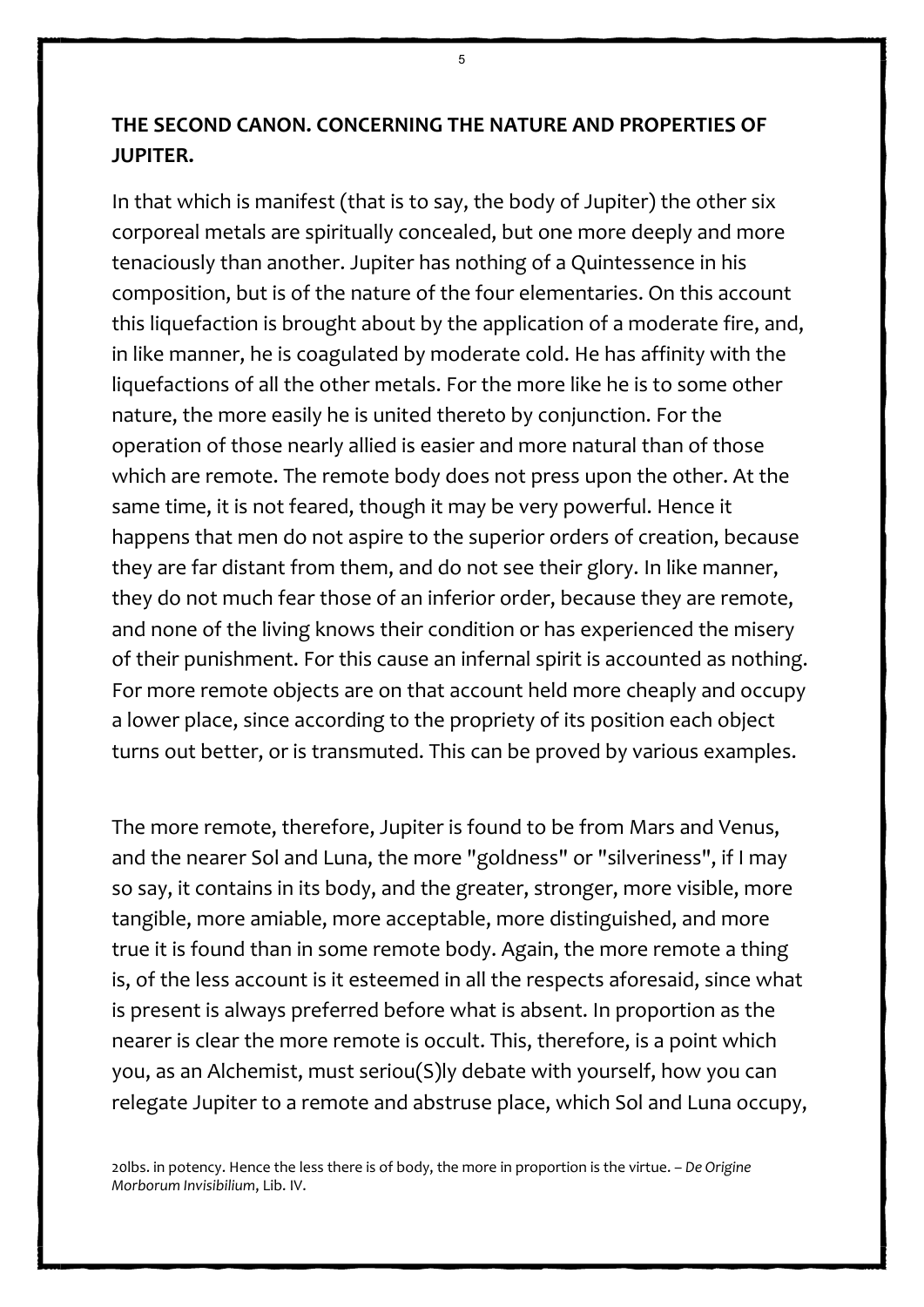and how, in turn, you can summon Sol and Luna from remote positions to a near place, where Jupiter is corporeally posited; so that, in the same way, Sol and Luna also may really be present there corporeally before your eyes. For the transmutation of metals from imperfection to perfection there are several practical receipts. Mix the one with the other. Then again separate the one pure from the other. This is nothing else but the process of permutation, set in order by perfect alchemical labour. Note that Jupiter has much gold and not a little silver. Let Saturn and Luna be imposed on him, and of the rest Luna will be augmented.<sup>[4](#page-9-0)</sup>

### **THE THIRD CANON. CONCERNING MARS AND HIS PROPERTIES.**

The six occult metals have expelled the seventh from them, and have made it corporeal, leaving it little efficacy, and imposing on it great hardness and weight. This being the case, they have shaken off all their own strength of coagulation and hardness, which they manifest in this other body. On the contrary, they have retained in themselves their colour and liquefaction, together with their nobility. It is very difficult and laborious for a prince or a king to be produced out of an unfit and common man. But Mars acquires dominion. with strong and pugnacious hand, and seizes on the position of king. He should, however, be on his guard against snares; that he be not led captive suddenly and unexpectedly. It must also be considered by what method Mars may be able to take the place of king, and Sol and Luna, with Saturn, hold the place of Mars.<sup>[5](#page-9-1)</sup>

### **THE FOURTH CANON. CONCERNING VENUS AND ITS PROPERTIES.**

The other six metals have rendered Venus an extrinsical body by means of all their colour and method of liquefaction. It may be necessary, in order to

<span id="page-9-0"></span><sup>4</sup> Tin or Jupiter, is pure Mercury coagulated with a small quantity of Salt, but combined with a larger proportion of white Sulphur. It derives its colours, white, yellow, or red, from its Mercury. Its sublimation is also by Mercury, and its resolution by Salt, and it is sublimed and resolved by these. – *De Elemento Aquae*, Tract III., c. 6.

<span id="page-9-1"></span><sup>&</sup>lt;sup>5</sup> In the generation of Iron there is a larger proportion of Salt and Mercury, while the red Sulphur from which copper proceeds is present in a smaller quantity. It contains also a cuprine salt, but not in equal proportion with Mercury. Its constituents are its own body, which preponderates; then comes Salt, afterwards Mercury, and, lastly, Sulphur. When there is more Salt than the composition of Sulphur requires, the metal can in no wise be made, for it depends upon an equal weight of each. For fluxibility proceeds from Mercury and coagulation from Salt. Accordingly, if there be too much Salt it becomes too hard. – *De Elemento Aquae*, Lib. I V., Tract III., c. 4.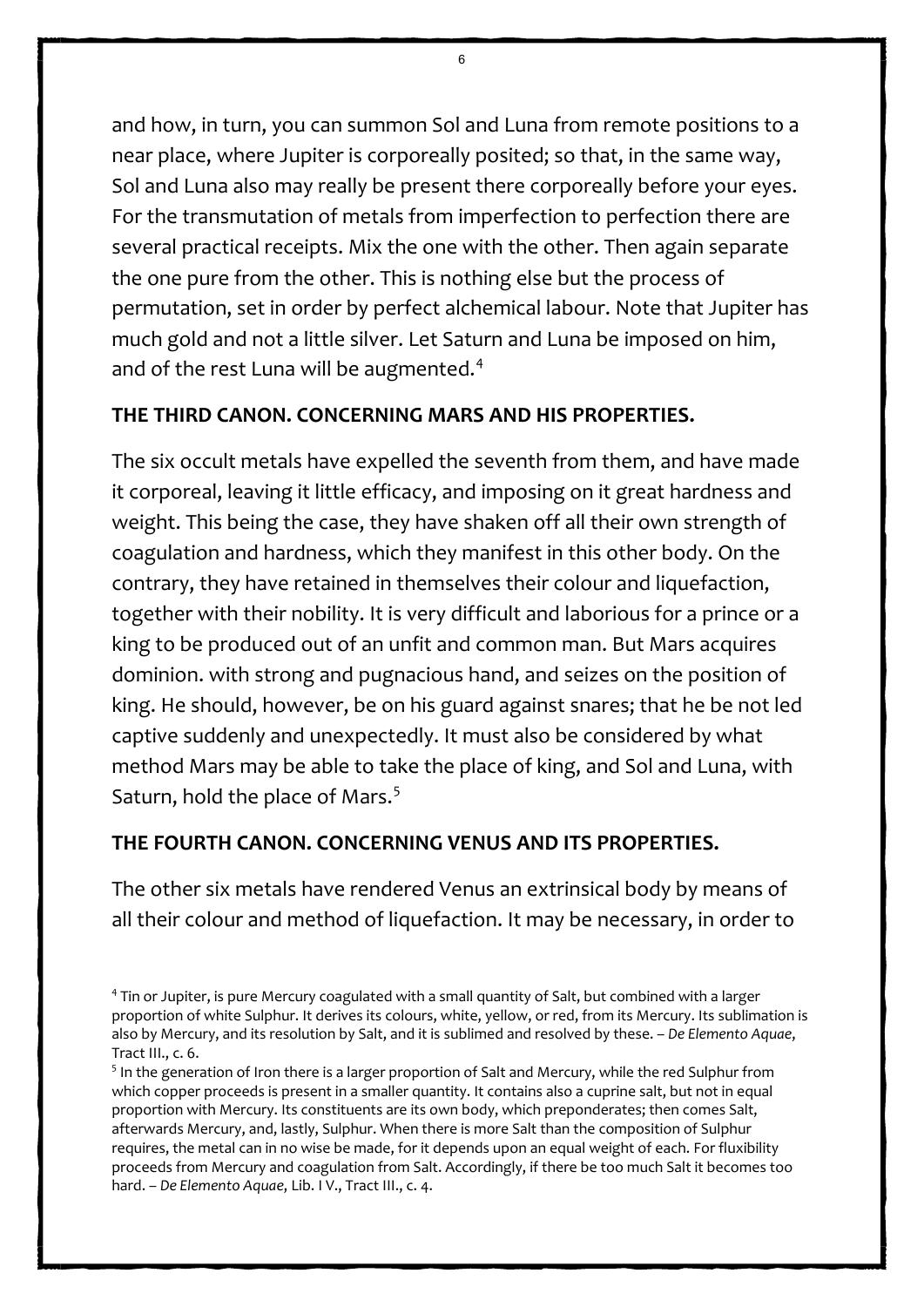understand this, that we should show, by some examples, how a manifest thing may be rendered occult, and an occult thing rendered materially manifest by means of fire. Whatever is combustible can be naturally transmuted by fire from one form into another, namely, into lime, soot, ashes, glass, colours, stones, and earth. This last can again be reduced to many new metallic bodies. If a metal, too, be burnt, or rendered fragile by old rust, it can again acquire malleability by applications of fire.<sup>[6](#page-10-0)</sup>

### **THE FIFTH CANON. CONCERNING THE NATURE AND PROPERTIES OF SATURN.**

Of his own nature Saturn speaks thus: The other six have cast me out as their examiner. They have thrust me forth from them and from a spiritual place. They have also added a corruptible body as a place of abode, so that I may be what they neither are nor desire to become. My six brothers are spiritual, and thence it ensues that so often as I am put in the fire they penetrate my body and, together with me, perish in the fire, Sol and Luna excepted. These are purified and ennobled in my water. My spirit is a water softening the rigid and congelated bodies of my brothers. Yet my body is inclined to the earth. Whatever is received into me becomes conformed thereto, and by means of us is converted into one body. It would be of little use to the world if it should learn, or at least believe, what lies hid in me, and what I am able to effect. It would be more profitable it should ascertain what I am able to do with myself. Deserting all the methods of the Alchemists, it would then use only that which is in me and can be done by me. The stone of cold is in me. This is a water by means of which I make the spirits of the six metals congeal into the essence of the seventh, and this is to promote Sol with Luna.<sup>[7](#page-10-1)</sup>

<span id="page-10-1"></span><span id="page-10-0"></span><sup>&</sup>lt;sup>6</sup> Venus is the first metal generated by the Archeus of Nature from the three prime principles after the marcasites and cachimiae have been separated from these. It is formed of the gross redness which is purged off from the primal Sulphur of the light red expelled in like manner from the Mercury, and of the deep yellow separated in the purification of the prime Salt by this same Archeus. – *Ibid*., c. 3.  $<sup>7</sup>$  Lead is the blackness of the three first principles, which, however, is by no means a superfluity, but a</sup> peculiar metallic nature in them existing. For all metals are latent in Mercury, and they are all only Mercury. The same is to be concluded concerning Salt and Sulphur. Thus, as copper is the abundant redness of the three principles, so Lead is their blackness; but, at the same time, there are four colours concealed therein – the blackness, purged off from the three principles; redness, which contains a precipitate out of Mercury; whiteness, from the calcination of Mercury; and a certain yellowness derived from Mercury. Thus the grossness and the colours are alike due to Mercury, and Lead is, in fact, a black Mercury. – *Ibid*., c. 5.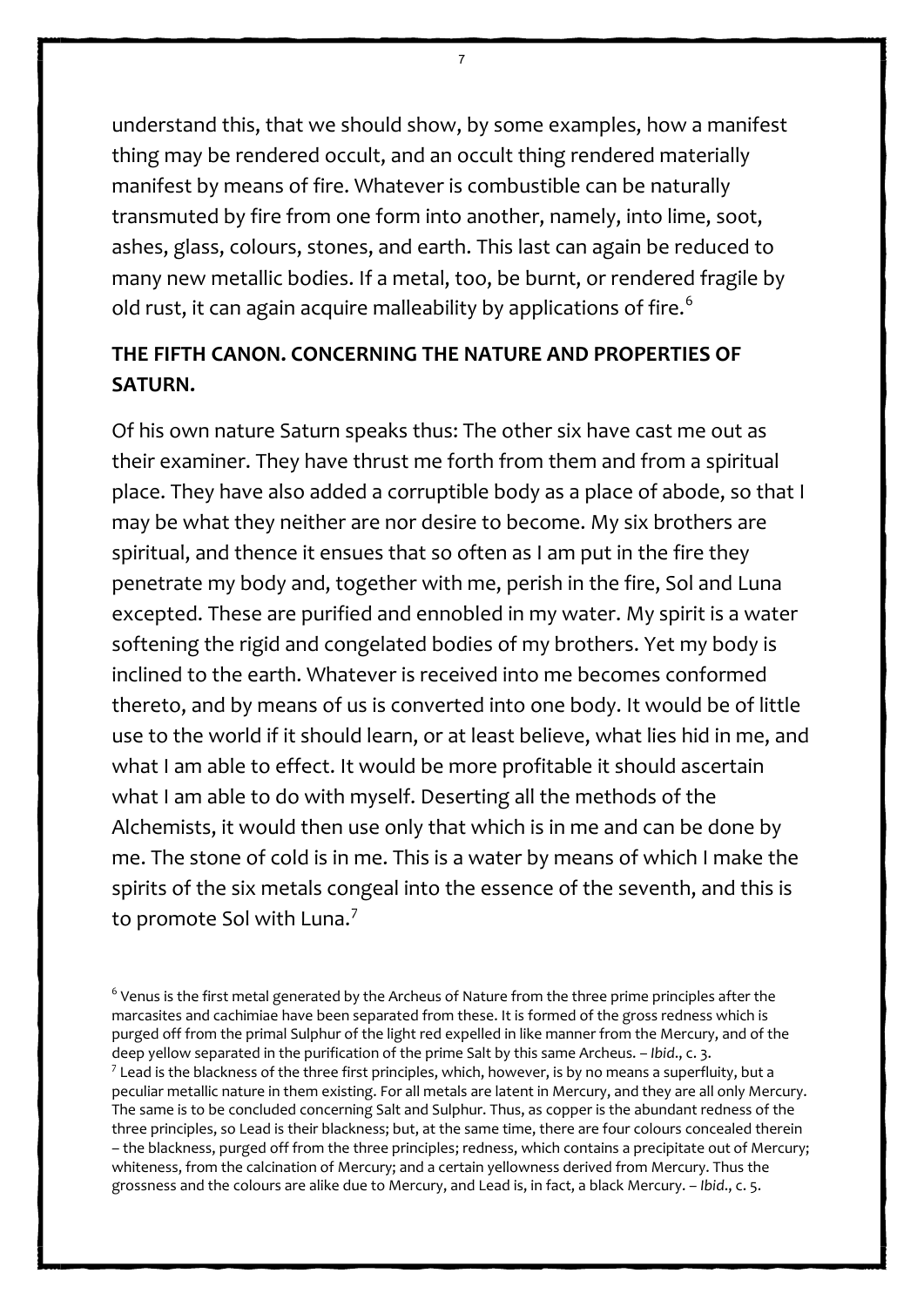Two kinds of Antimony are found: one the common black by which Sol is purified when liquefied therein. This has the closest affinity with Saturn. The other kind is the white, which is also called Magnesia and Bismuth. It has great affinity with Jupiter, and when mixed with the other Antimony it augments Luna.

#### **THE SIXTH CANON. CONCERNING LUNA AND THE PROPERTIES THEREOF.**

The endeavour to make Saturn or Mars out of Luna involves no lighter or easier work than to make Luna, with great gain, out of Mercury, Jupiter, Mars, Venus, or Saturn. It is not useful to transmute what is perfect into what is imperfect, but the latter into the former. Nevertheless, it is well to know what is the material of Luna, or whence it proceeds. Whoever is not able to consider or find this out will neither be able to make Luna. It will be asked, What is Luna? It is among the seven metals which are spiritually concealed, itself the seventh, external, corporeal, and material. For this seventh always contains the six metals spiritually hidden in itself. And the six spiritual metals do not exist without one external and material metal. So also no corporeal metal can have place or essence without those six spiritual ones. The seven corporeal metals mix easily by means of liquefaction, but this mixture is not useful for making Sol or Luna. For in that mixture each metal remains in its own nature, or fixed in the fire, or flies from it. For example, mix, in any way you can, Mercury, Jupiter, Saturn, Mars, Venus, Sol, and Luna. It will not thence result that Sol and Luna will so change the other five that, by the agency of Sol and Luna, these will become Sol and Luna. For though all be liquefied into a single mass, nevertheless each remains in its nature whatever it is. This is the judgment which must be passed on corporeal mixture. But concerning spiritual mixture and communion of the metals, it should be known that no separation or mortification is spiritual, because such spirits can never exist without bodies. Though the body should be taken away from them and mortified a hundred times in one hour, nevertheless, they would always acquire another much more noble than the former. And this is the transposition of the metals from one death to another, that is to say, from a lesser degree into one greater and higher, namely, into Luna; and from a better into the best and most most perfect, that is, into Sol, the brilliant and altogether royal metal. It is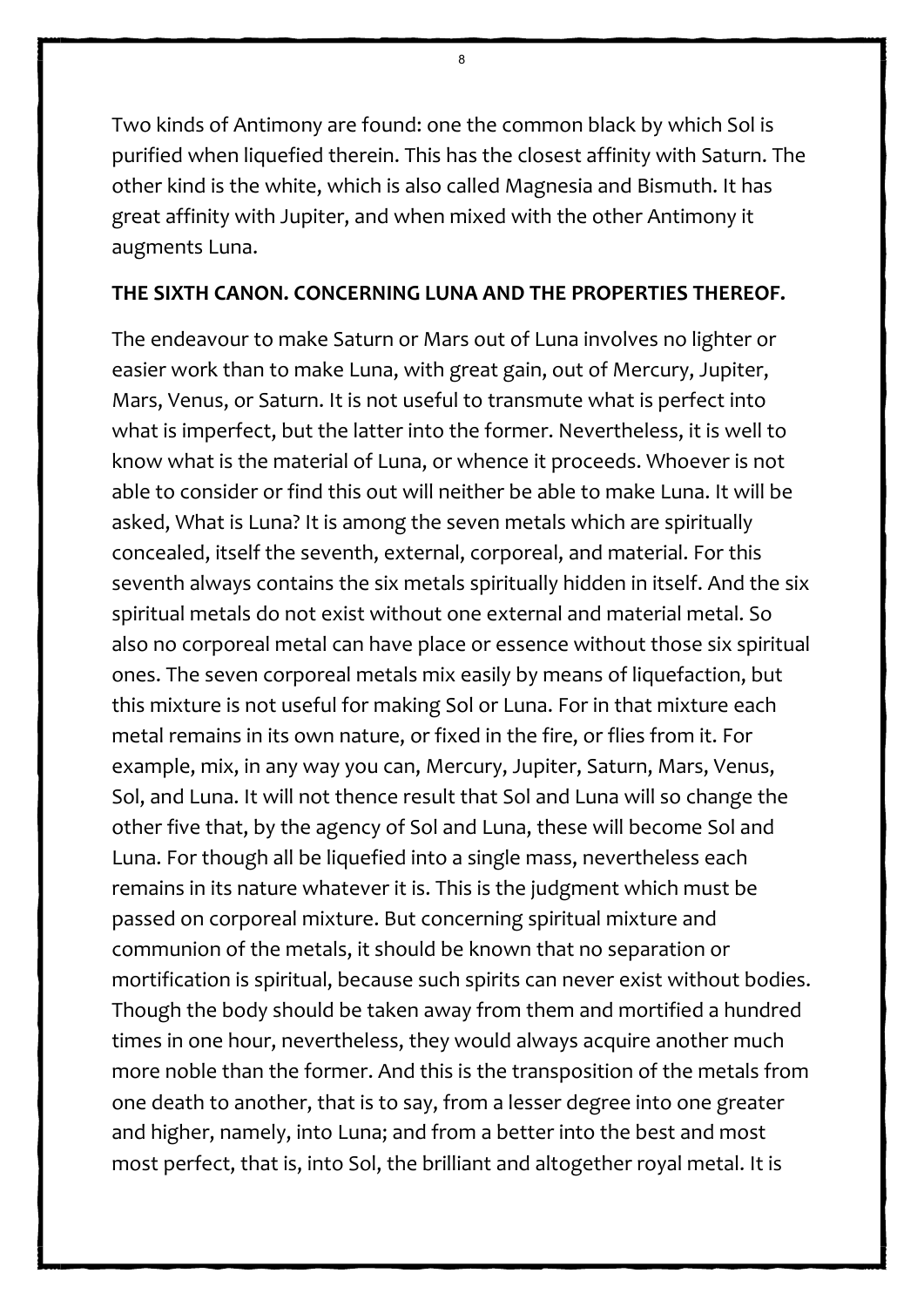most true, then, as frequently said above, that the six metals always generate a seventh, or produce it from themselves clear in its *esse*. A question may arise: If it be true that Luna and every metal derives its origin and is generated from the other six, what is then its property and its nature? To this we reply: From Saturn, Mercury, Jupiter, Mars, Venus, and Sol, nothing and no other metal than Luna could be made. The cause is that each metal has two good virtues of the other six, of which altogether there are twelve. These are the spirit of Luna, which thus in a few words may be made known. Luna is composed of the six spiritual metals and their virtues, whereof each possesses two. Altogether, therefore, twelve are thus posited in one corporeal metal, which are compared to the seven planets and the twelve celestial signs. Luna has from the planet Mercury, and from Aquarius and Pisces, its liquidity and bright white colour. So Luna has from Jupiter, with Sagittarius and Taurus, its white colour and its great firmness in fire. Luna has from Mars, with Cancer and Aries, its hardness and its clear sound. Luna has from Venus, with Gemini and Libra, its measure of coagulation and its From Saturn, with Virgo and Scorpio, its homogeneous body, with gravity. From Sol, with Leo and Virgo, its spotless purity and great constancy against the power of fire. Such is the knowledge of the natural exaltation and of the course of the spirit and body of Luna, with its composite nature and wisdom briefly summarised.

Furthermore, it should be pointed out what kind of a body such metallic spirits acquire in their primitive generation by means of celestial influx. For the metal-digger, when he has crushed the stone, contemptible as it is in appearance, liquefies it, corrupts it, and altogether mortifies it with fire. Then this metallic spirit, in such a process of mortification, receives a better and more noble body, not friable but malleable. Then comes the Alchemist, who again corrupts, mortifies, and artificially prepares such a metallic body. Thus once more that spirit of the metal assumes a more noble and more perfect body, putting itself forward clearly into the light, except it be Sol or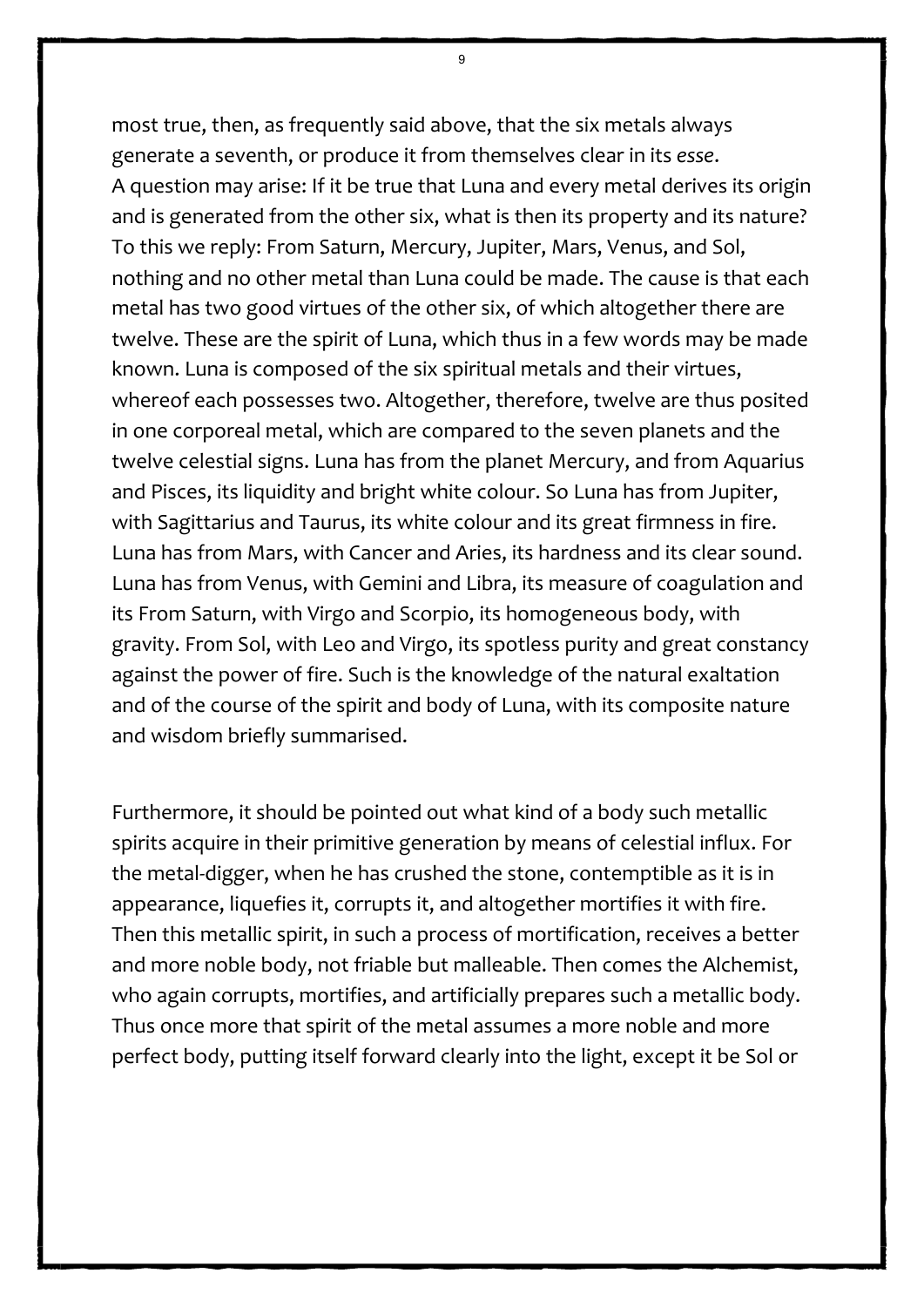Luna. Then at last the metallic spirit and body are perfectly united, are safe from the corruption of elementary fire, and also incorruptible. $8$ 

### **THE SEVENTH CANON. CONCERNING THE NATURE OF SOL AND ITS PROPERTIES.**

The seventh after the six spiritual metals is corporeally Sol, which in itself is nothing but pure fire. What in outward appearance is more beautiful, more brilliant, more clear and perceptible, a heavier, colder, or more homogeneous body to see? And it is easy to perceive the cause of this, namely, that it contains in itself the congelations of the other six metals, out of which it is made externally into one most compact body. Its liquefaction proceeds from elementary fire, or is caused by the liquations of Mercury, with Pisces and Aquarius, concealed spiritually within it. The most manifest proof of this is that Mercury is easily mingled corporeally with the Sun as in an embrace. But for Sol, when the heat is withdrawn and the cold supervenes after liquefaction, to coagulate and to become hard and solid, there is need of the other five metals, whose nature it embraces in itself – Jupiter, Saturn, Mars, Venus, Luna. In these five metals the cold abodes with their regimens are especially found. Hence it happens that Sol can with difficulty be liquefied without the heat of fire, on account of the cold whereof mention has been made. For Mercury cannot assist with his natural heat or liquefaction, or defend himself against the cold of the five metals, because the heat of Mercury is not sufficient to retain Sol in a state of liquefaction. Wherefore Sol has to obey the five metals rather than Mercury alone. Mercury itself has no office of itself save always to flow. Hence it happens that in coagulations of the other metals it can effect nothing, since its nature is not to make anything hard or solid, but liquid. To render fluid is

<span id="page-13-0"></span><sup>8</sup> When the three prime principles have been purged of their superfluities, and from the said superfluities the imperfect metals have been generated, there remains nothing gross or crude, either in colour or substance, but only a very subtle nature of a white and purple hue. This is the most pure quality of Mercury, Salt, and Sulphur, most clear and excellent in form, substance, essence, and colour. These two essences, namely, the white and the purple, are separated by the Archeus, and out of the first fixed and coagulated, is formed silver, while from the purple there is generated gold, which is the most noble Sulphur, Salt, and Mercury, separated from all other colours, and consisting of purple alone. Its clayey or yellow appearance is accounted for by the subtlety and clearness of the metal, because all the dull colours are removed. In Silver the most prevalent colours are green and blue, which are respectively derived from the Mercury and the Salt, the Sulphur contributing nothing in the matter of colouring. On the other hand, in gold the purple colour is derived from Salt, the pellucid redness from Sulphur, and the yellow from Mercury. – *Ibid*., c. 8.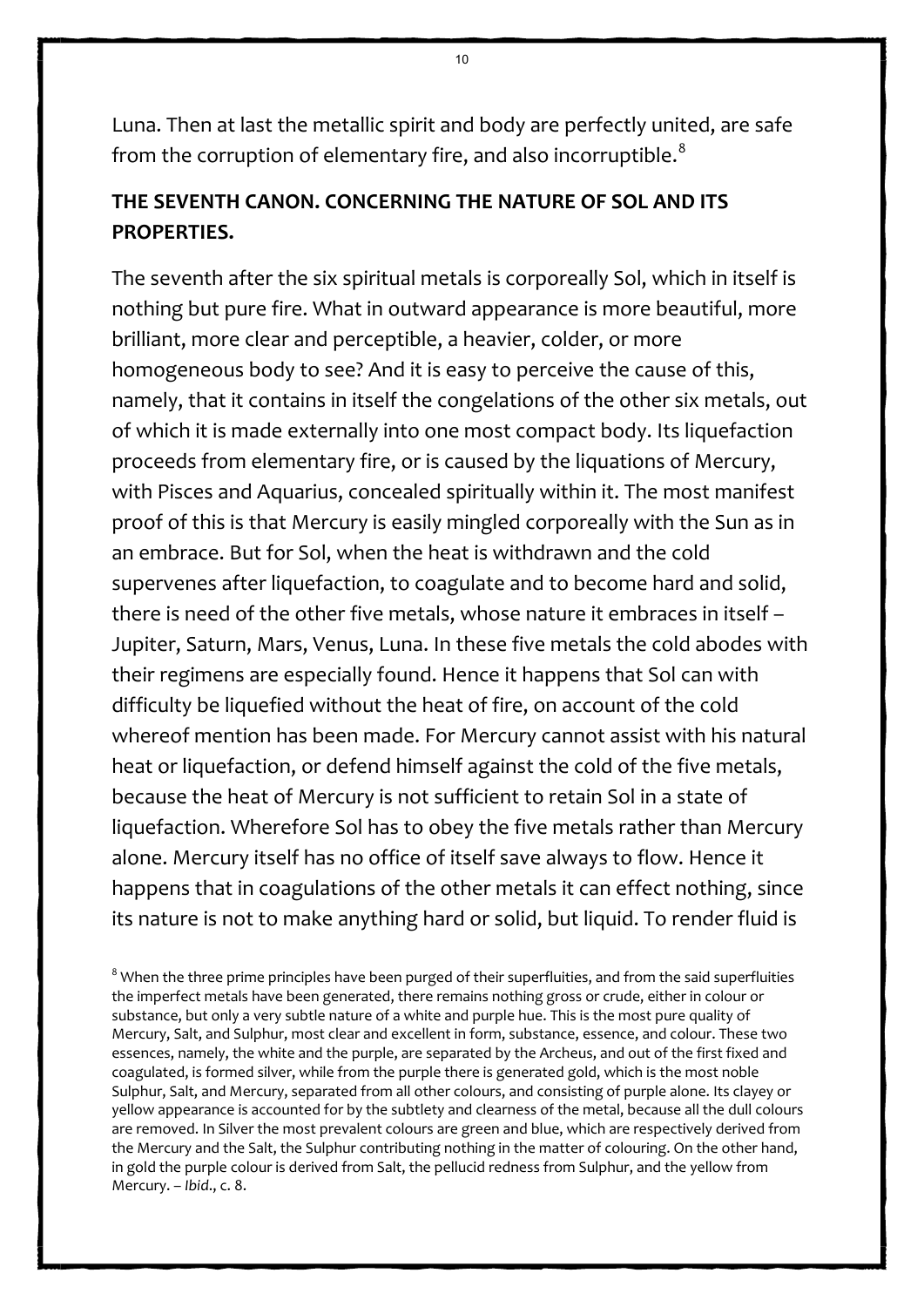the nature of heat and life, but cold has the nature of hardness, consolidation, and immobility, which is compared to death. For example, the six cold metals, Jupiter, Venus, Saturn, Mars, Venus, Luna, if they are to be liquefied must be brought to that condition by the heat of fire. Snow or ice, which are cold, will not produce this effect, but rather will harden. As soon as ever the metal liquefied by fire is removed therefrom, the cold, seizing upon it, renders it hard, congelated, and immovable of itself. But in order that Mercury may remain fluid and alive continually, say, I pray you, whether this will be affected with heat on cold? Whoever answers that this is brought about by a cold and damp nature, and that it has its life from cold – the promulgator of this opinion, having no knowledge of Nature, is led away by the vulgar. For the vulgar man judges only falsely, and always holds firmly on to his error. So then let him who loves truth withdraw therefrom. Mercury, in fact, lives not at all from cold but from a warm and fiery nature. Whatever lives is fire, because heat is life, but cold the occasion of death. The fire of Sol is of itself pure, not indeed alive, but hard, and so far shews the colour of sulphur in that yellow and red are mixed therein in due proportion. The five cold metals are Jupiter, Mars, Saturn, Venus, and Luna, which assign to Sol their virtues; according to cold, the body itself; according to fire, colour; according to dryness, solidity; according to humidity, weight; and out of brightness, sound. But that gold is not burned in the element of terrestrial fire, nor is even corrupted, is effected by the firmness of Sol. For one fire cannot burn another, or even consume it; but rather if fire be added to fire it is increased, and becomes more powerful in its operations. The celestial fire which flows to us on the earth from the Sun is not such a fire as there is in heaven, neither is it like that which exists upon the earth, but that celestial fire with us is cold and congealed, and it is the body of the Sun. Wherefore the Sun can in no way be overcome by our fire. This only happens, that it is liquefied, like snow or ice, by that same celestial Sun. Fire, therefore, has not the power of burning fire, because the Sun is fire, which, dissolved in heaven, is coagulated with us.

| Gold is in its | 1 Celestial              | <b>Dissolved</b>                     |
|----------------|--------------------------|--------------------------------------|
| Essence three- |                          | $\{2 \text{ Elementary}\}$ and Fluid |
| fold           | 3 Metallic is Corporeal. |                                      |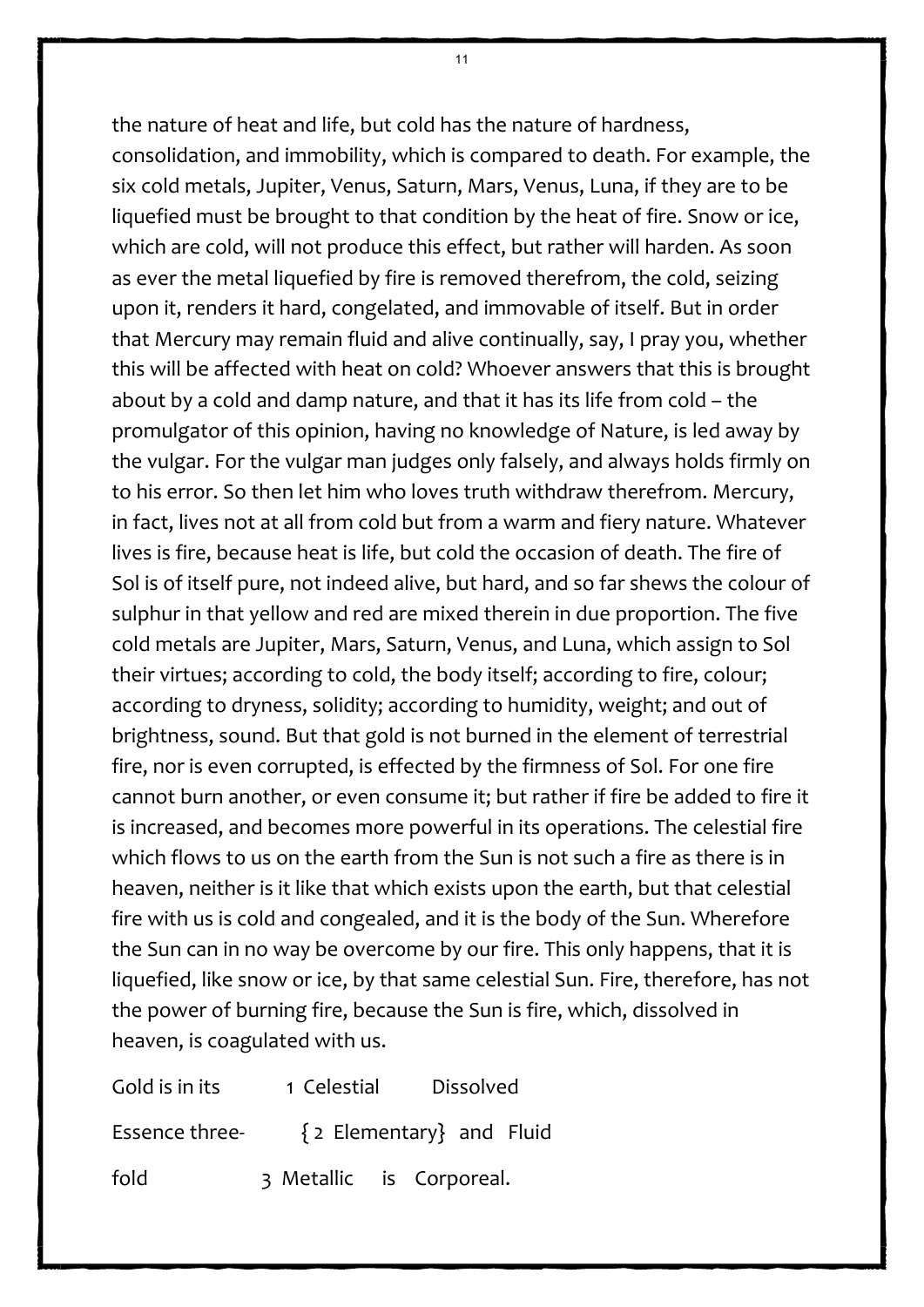THE END OF THE SEVEN CANONS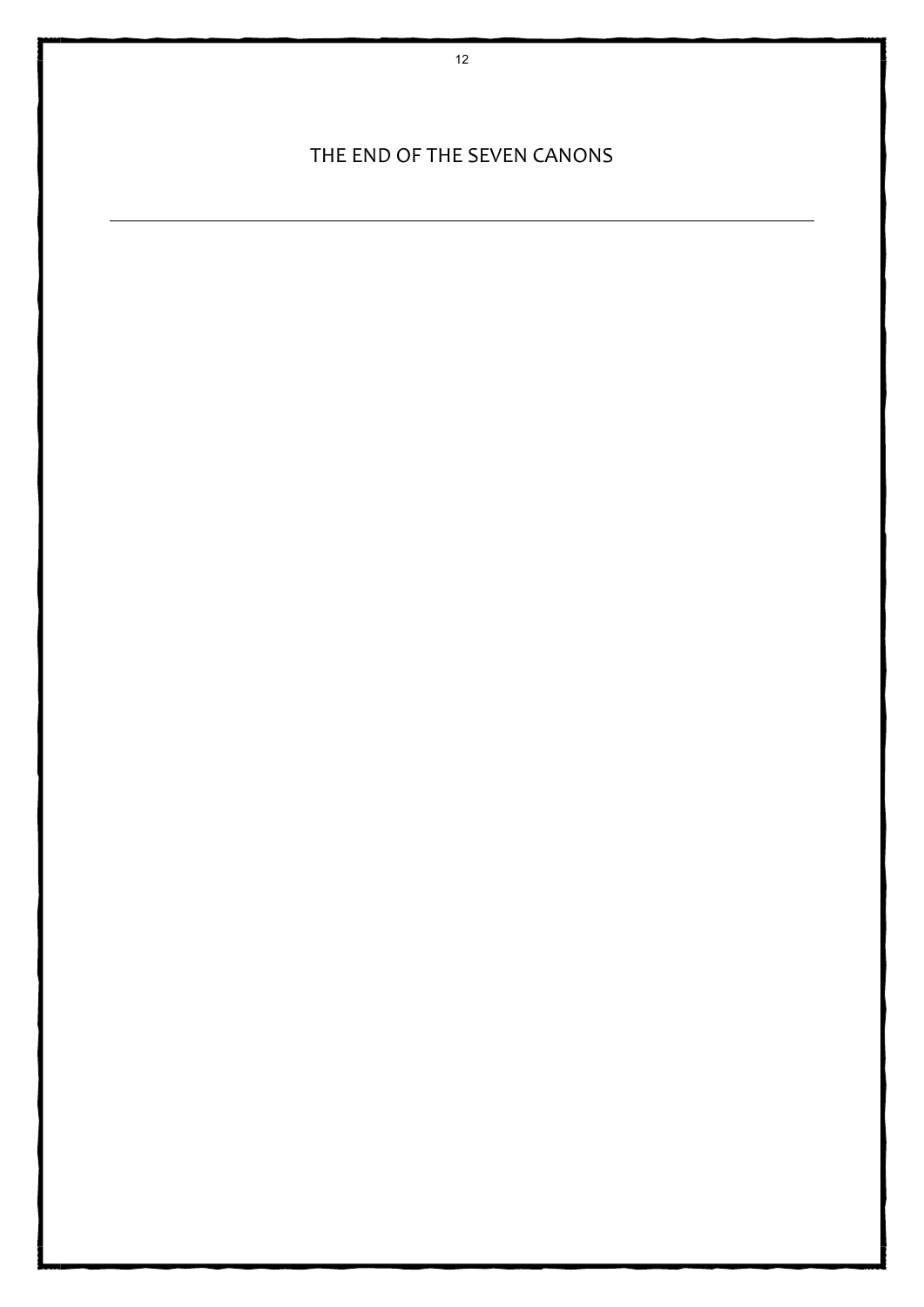### <span id="page-16-0"></span>**PART 2. CERTAIN TREATISES AND APPENDICES ARISING OUT OF THE SEVEN CANONS**

### **GOD AND NATURE DO NOTHING IN VAIN.**

THE eternal position of all things, independent of time, without beginning or end, operates everywhere. It works essentially where otherwise there is no hope. It accomplishes that which is deemed impossible. What appears beyond belief or hope emerges into truth after a wonderful fashion.

### **NOTE ON MERCURIUS VIVUS.**

Whatever tinges with a white colour has the nature of life, and the properties and power of light, which causally produces life. Whatever, on the other hand, tinges with blackness, or produces black, has a nature in common with death, the properties of darkness, and forces productive of death. The earth with its frigidity is a coagulation and fixation of this kind of hardness. For the house is always dead; but he who inhabits the house lives. If you can discover the force of this illustration you have conquered.

Tested liquefactive powder. Burn fat verbena.[9](#page-16-1)

Recipe. – Salt nitre, four ounces; a moiety of sulphur; tartar, one ounce. Mix and liquefy.

### **WHAT IS TO BE THOUGHT CONCERNING THE CONGELATION OF MERCURY.**

To mortify or congeal Mercury, and afterwards seek to turn it into Luna, and to sublimate it with great labour, is labour in vain, since it involves a dissipation of Sol and Luna existing therein. There is another method, far different and much more concise, whereby, with little waste of Mercury and less expenditure of toil, it is transmuted into Luna without congelation. Any one can at pleasure learn this Art in Alchemy, since it is so simple and easy;

<span id="page-16-1"></span> $9$  Verbenas adole pingues, et mascula tura. – Virg., Ecl. viii. 65.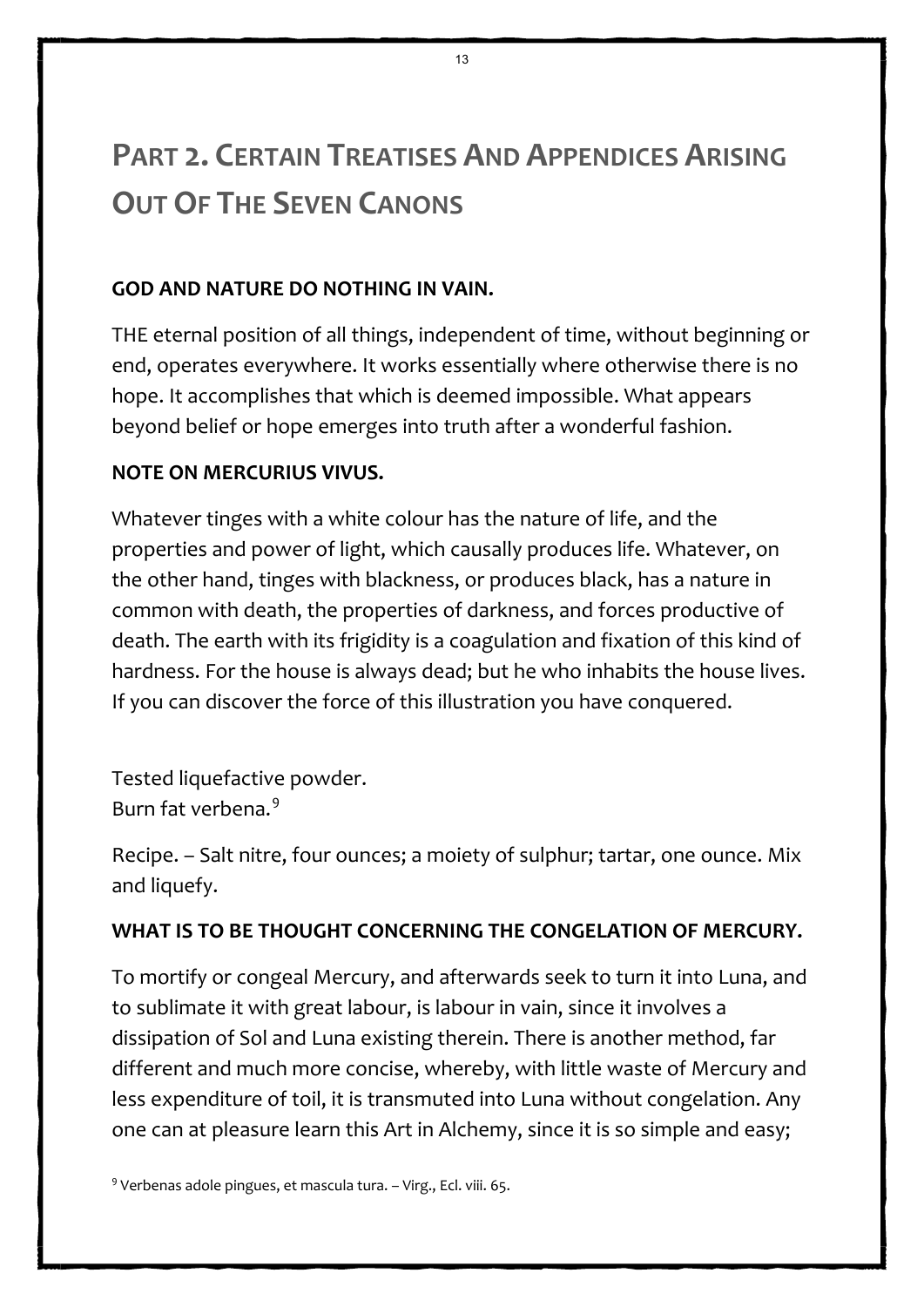and by it, in a short time, he could make any quantity of silver and gold. It is tedious to read long descriptions, and everybody wishes to be advised in straightforward words. Do this, then; proceed as follows, and you will have Sol and Luna, by help whereof you will turn out a very rich man. Wait awhile, I beg, while this process is described to you in few words, and keep these words well digested, so that out of Saturn, Mercury, and Jupiter you may make Sol and Luna. There is not, nor ever will be, any art so easy to find out and practise, and so effective in itself. The method of making Sol and Luna by Alchemy is so prompt that there is no more need of books, or of elaborate instruction, than there would be if one wished to write about last year's snow.

#### **CONCERNING THE RECEIPTS OF ALCHEMY.**

What, then, shall we say about the receipts of Alchemy, and about the diversity of its vessels and instruments? These are furnaces, glasses, jars, waters, oils, limes, sulphurs, salts, saltpetres, alums, vitriols, chrysocollae, copper-greens, atraments, auri-pigments, fel vitri, ceruse, red earth, thucia, wax, lutum sapientiae, pounded glass, verdigris, soot, testae ovorum, crocus of Mars, soap, crystal, chalk, arsenic, antimony, minium, elixir, lazurium, gold-leaf, salt-nitre, sal ammoniac, calamine stone, magnesia, bolus armenus, and many other things. Moreover, concerning preparations, putrefactions, digestions, probations, solutions, cementings, filtrations, reverberations, calcinations, graduations, rectifications, amalgamations, purgations, etc., with these alchemical books are crammed. Then, again, concerning herbs, roots, seeds, woods, stones, animals, worms, bone dust, snail shells, other shells, and pitch. These and the like, whereof there are some very far-fetched in Alchemy, are mere incumbrances of work; since even if Sol and Luna could be made by them they rather hinder and delay than further one's purpose. But it is not from these – to say the truth – that the Art of making Sol and Luna is to be learnt. So, then, all these things should be passed by, because they have no effect with the five metals, so far as Sol and Luna are concerned. Someone may ask, What, then, is this short and easy way, which involves no difficulty, and yet whereby Sol and Luna can be made? Our answer is, this has been fully and openly explained in the Seven Canons. It would be lost labour should one seek further to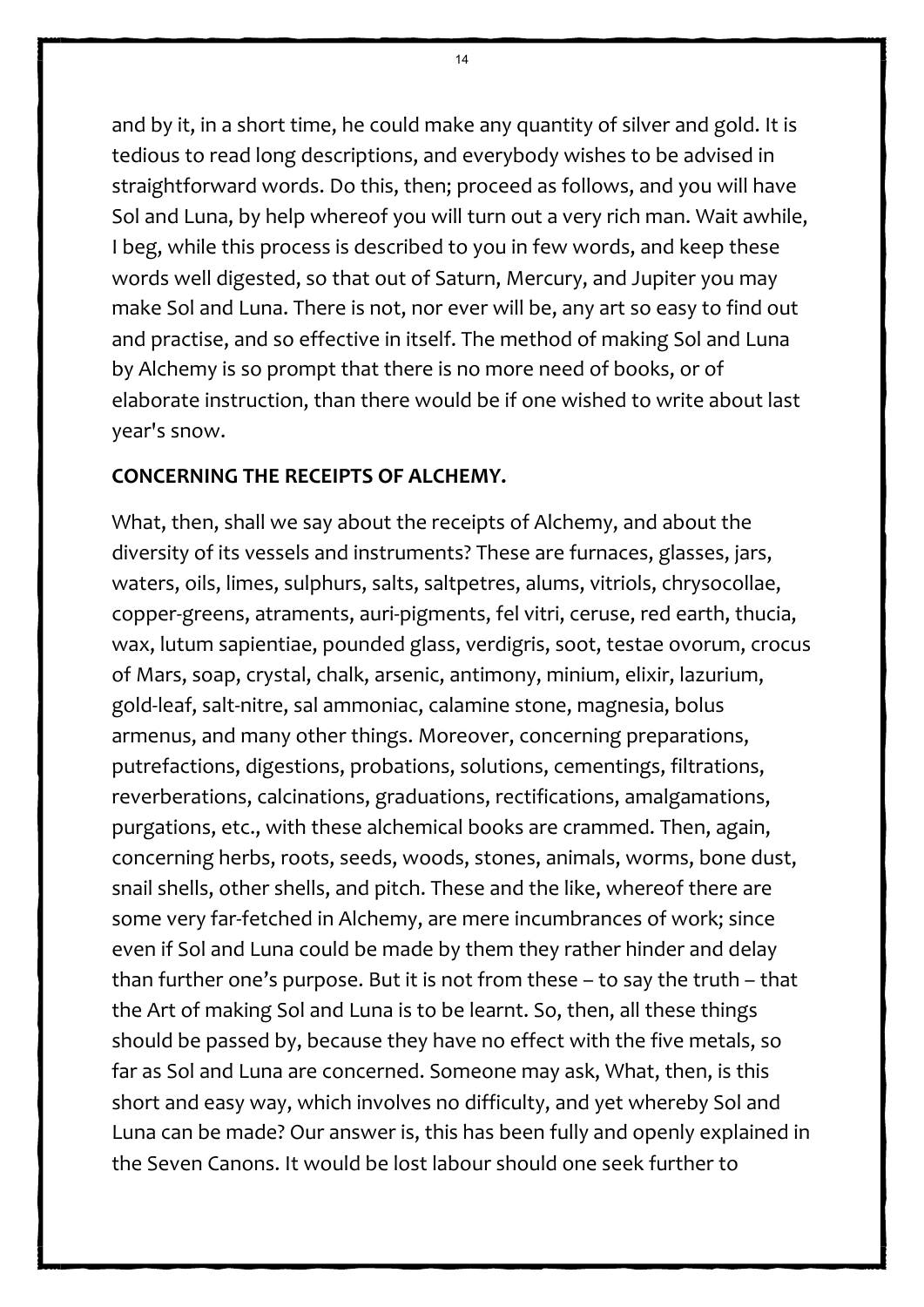instruct one who does not understand these. It would be impossible to convince such a person that these matters could be so easily understood, but in an occult rather than in an open sense.

### **THE ART IS THIS:**

After you have made heaven, or the sphere of Saturn, with its life to run over the earth, place on it all the planets, or such, one or more, as you wish, so that the portion of Luna may be the smallest. Let all run, until heaven, or Saturn, has entirely disappeared. Then all those planets will remain dead with their old corruptible bodies, having meanwhile obtained another new, perfect, and incorruptible body.

That body is the spirit of heaven. From it these planets again receive a body and life, and live as before. Take this body from the life and the earth. Keep it. It is Sol and Luna. Here you have the Art altogether, clear and entire. If you do not yet understand it, or are not practised therein, it is well. It is better that it should be kept concealed, and not made public.

### **HOW TO CONJURE THE CRYSTAL SO THAT ALL THINGS MAY BE SEEN IN IT.**

To conjure is nothing else than to observe anything rightly, to know and to understand what it is. The crystal is a figure of the air. Whatever appears in the air, movable or immovable, the same appears also in the speculum or crystal as a wave. For the air, the water, and the crystal, so far as vision is concerned, are one, like a mirror in which an inverted copy of an object is seen.

### **CONCERNING THE HEAT OF MERCURY.**

Those who think that Mercury is of a moist and cold nature are plainly in error, because it is by its nature in the highest degree warm and moist, which is the cause of its being in a constant state of fluidity. If it were of a moist and cold nature it would have the appearance of frozen water, and be always hard and solid, so that it would be necessary to liquefy it by the heat of fire, as in the case of the other metals. But it does not require this, since it has liquidity and flux from its own heat naturally inborn in it, which keeps it in a state of perpetual fluidity and renders it "quick", so that it can neither die, nor be coagulated, nor congealed. And this is well worth noticing, that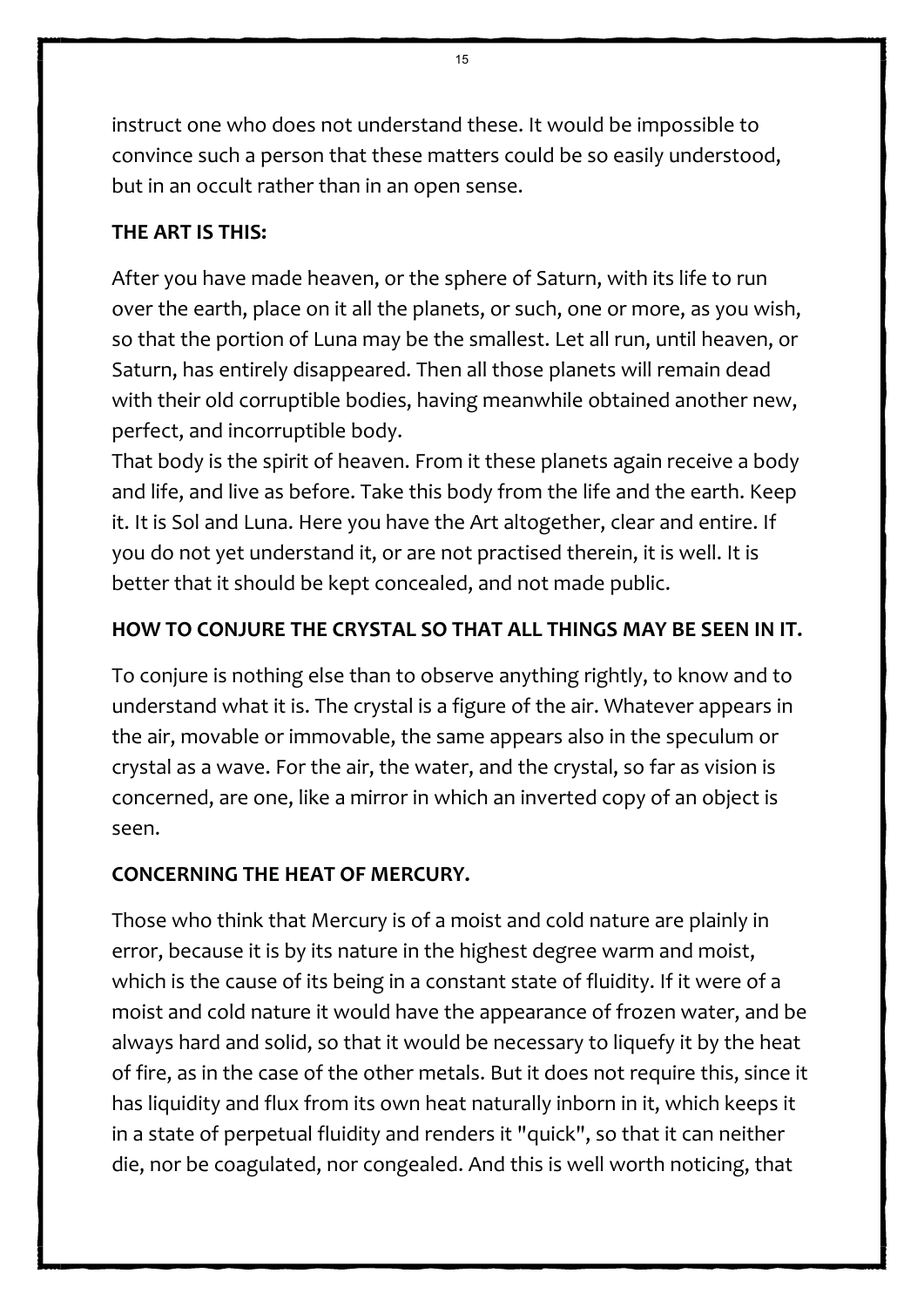the spirits of the seven metals, or as many of them as have been commingled, as soon as they come into the fire, contend with one another, especially Mercury, so that each may put forth its powers and virtues in the endeavour to get the mastery in the way of liquefying and transmuting. One seizes on the virtue, life, and form of another, and assigns some other nature and form to this one. So then the spirits or vapours of the metals are stirred up by the heat to operate mutually one upon the other, and transmute from one virtue to another, until perfection and purity are attained.

But what must be done besides to Mercury in order that its moisture and heat may be taken away, and in their place such an extreme cold introduced as to congeal, consolidate, and altogether mortify the Mercury? Do what follows in the sentence subjoined: Take pure Mercury closely shut up in a silver pixis. Fill a jar with fragments of lead, in the midst of which place the pixis. Let it melt for twenty-four hours, that is, for a natural day. This takes away from Mercury his occult heat, adds an external heat, and contributes the internal coldness of Saturn and Luna (which are both planets of a cold nature), whence and whereby the Mercury is compelled to congeal, consolidate, and harden.

Note also that the coldness (which Mercury needs in its consolidation and mortification) is not perceptible by the external sense, as the cold of snow or of ice is, but rather, externally, there is a certain amount of apparent heat. Just in the same way is it with the heat of Mercury, which is the cause of its fluidity. It is not an external heat, perceptible in the same way as one of our qualities. Nay, externally a sort of coldness is perceptible. Whence the Sophists (a race which has more talk than true wisdom) falsely assert that Mercury is cold and of a moist nature, so that they go on and advise us to congeal it by means of heat; whereas heat only renders it more fluid, as they daily find out to their own loss rather than gain.

True Alchemy which alone, by its unique Art, teaches how to fabricate Sol and Luna from the five imperfect metals, allows no other receipt than this,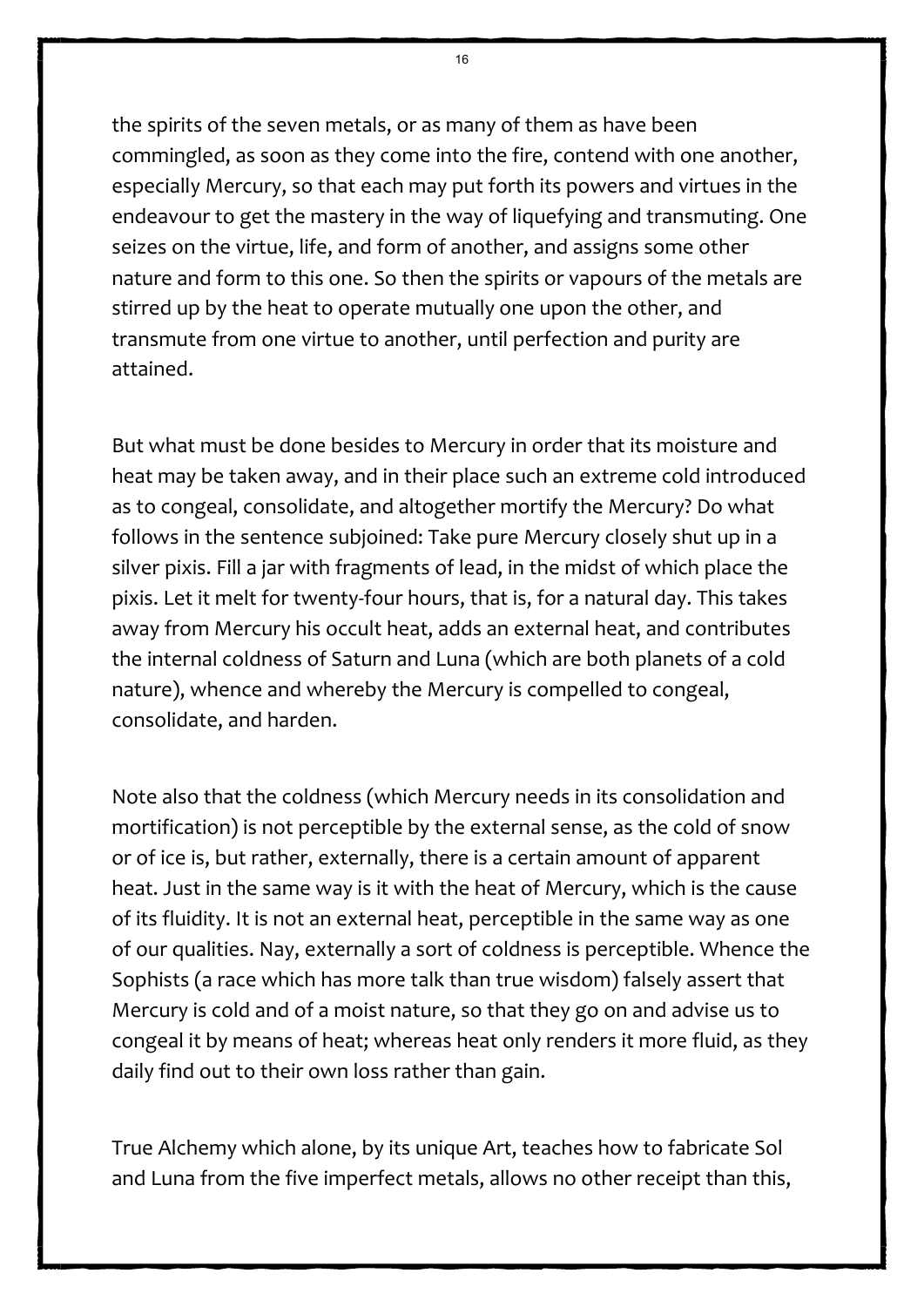which well and truly says: Only from metals, in metals, by metals, and with metals, are perfect metals made, for in some things is Luna and in other metals is Sol.

### **WHAT MATERIALS AND INSTRUMENTS ARE REQUIRED IN ALCHEMY.**

There is need of nothing else but a foundry, bellows, tongs, hammers, cauldrons, jars, and cupels made from beechen ashes. Afterwards, lay on Saturn, Jupiter, Mars, Sol, Venus, Mercury, and Luna. Let them operate finally up to Saturn.

### **THE METHOD OF SEEKING MINERALS.**

The hope of finding these in the earth and in stones is most uncertain, and the labour very great. However, since this is the first mode of getting them, it is in no way to be despised, but greatly commended. Such a desire or appetite ought no more to be done away with than the lawful inclination of young people, and those in the prime of life, to matrimony. As the bees long for roses and other flowers for the purpose of making honey and wax, so, too, men – apart from avarice or their own aggrandisement – should seek to extract metal from the earth. He who does not seek it is not likely to find it. God dowers men not only with gold or silver, but also with poverty, squalor, and misery. He has given to some a singular knowledge of metals and minerals, whereby they have obtained an easier and shorter method of fabricating gold and silver, without digging and smelting them, than they were commonly accustomed to, by extracting them from their primitive bodies. And this is the case not only with subterranean substances, but by certain arts and knowledge they have extracted them from the five metals generally (that is to say, from metals excocted from minerals which are imperfect and called metals), viz., from Mercury, Jupiter, Saturn, Mars and Venus, from all of which, and from each of them separately, Sol and Luna can be made, but from one more easily than from another. Note, that Sol and Luna can be made easily from Mercury, Saturn, and Jupiter, but from Mars and Venus with difficulty. It is possible to make them, however, but with the addition of Sol and Luna. Out of Magnesium and Saturn comes Luna, and out of Jupiter and Cinnabar pure Sol takes its rise. The skilful artist, however (how well I remember!), will be able by diligent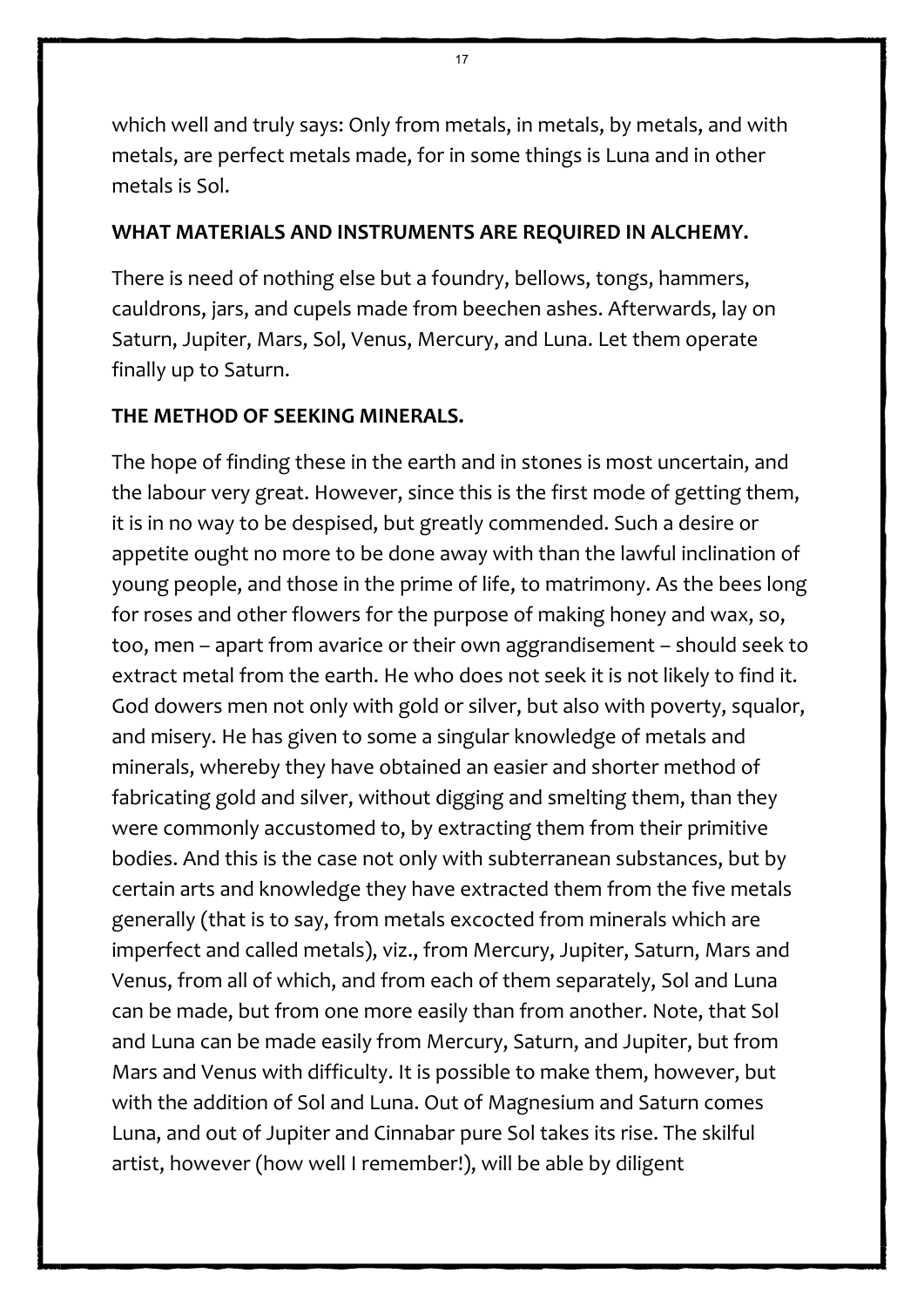consideration to prepare metals so that, led by a true method of reasoning, he can promote the perfection of metallic transformation more than do the courses of the twelve signs and the seven planets. In such matters it is quite superfluous to watch these courses, as also their aspects, good or bad days or hours, the prosperous or unlucky condition of this or that planet, for these matters can do no good, and much less can they do harm in the art of natural Alchemy. If otherwise, and you have a feasible process, operate when you please. If, however, there be anything wanting in you or your mode of working, or your understanding, the planets and the stars of heaven will fail you in your work.

If metals remain buried long enough in the earth, not only are they consumed by rust, but by long continuance they are even transmuted into natural stones, and there are a great many of these; but this is known to few. For there is found in the earth old stone money of the heathens, printed with their different figures. These coins were originally metallic, but through the transmutation brought about by Nature, they were turned into stone.

### **WHAT ALCHEMY IS.**

Alchemy is nothing else but the set purpose, intention, and subtle endeavour to transmute the kinds of the metals from one to another.<sup>[10](#page-21-0)</sup> According to this, each person, by his own mental grasp, can choose out for himself a better way and Art, and therein find truth, for the man who follows a thing up more intently does find the truth. It is highly necessary to have a correct estimation of stars and of stones, because the star is the informing spirit of all stones. For the Sol and Luna of all the celestial stars are nothing but one stone in itself; and the terrestrial stone has come forth from the celestial stone; through the same fire, coals, ashes,

<span id="page-21-0"></span> $10$  Alchemy is, so to speak, a kind of lower heaven, by which the sun is separated from the moon, day from night, medicine from poison, what is useful from what is refuse. – *De Colica*. Therefore learn Alchemy, which is otherwise called Spagyria. This teaches you to discern between the true and the false. Such a Light of Nature is it that it is a mode of proof in all things, and walks in light. From this light of Nature we ought to know and speak, not from mere phantasy, whence nothing is begotten save the four humours and their compounds, augmentation, stagnation, and decrease, with other trifles of this kind. These proceed, not from the clear intellect, that full treasure-house of a good man, but rather are based on a fictitious and insecure foundation. – *Paramirum*, Lib. I., c. 3.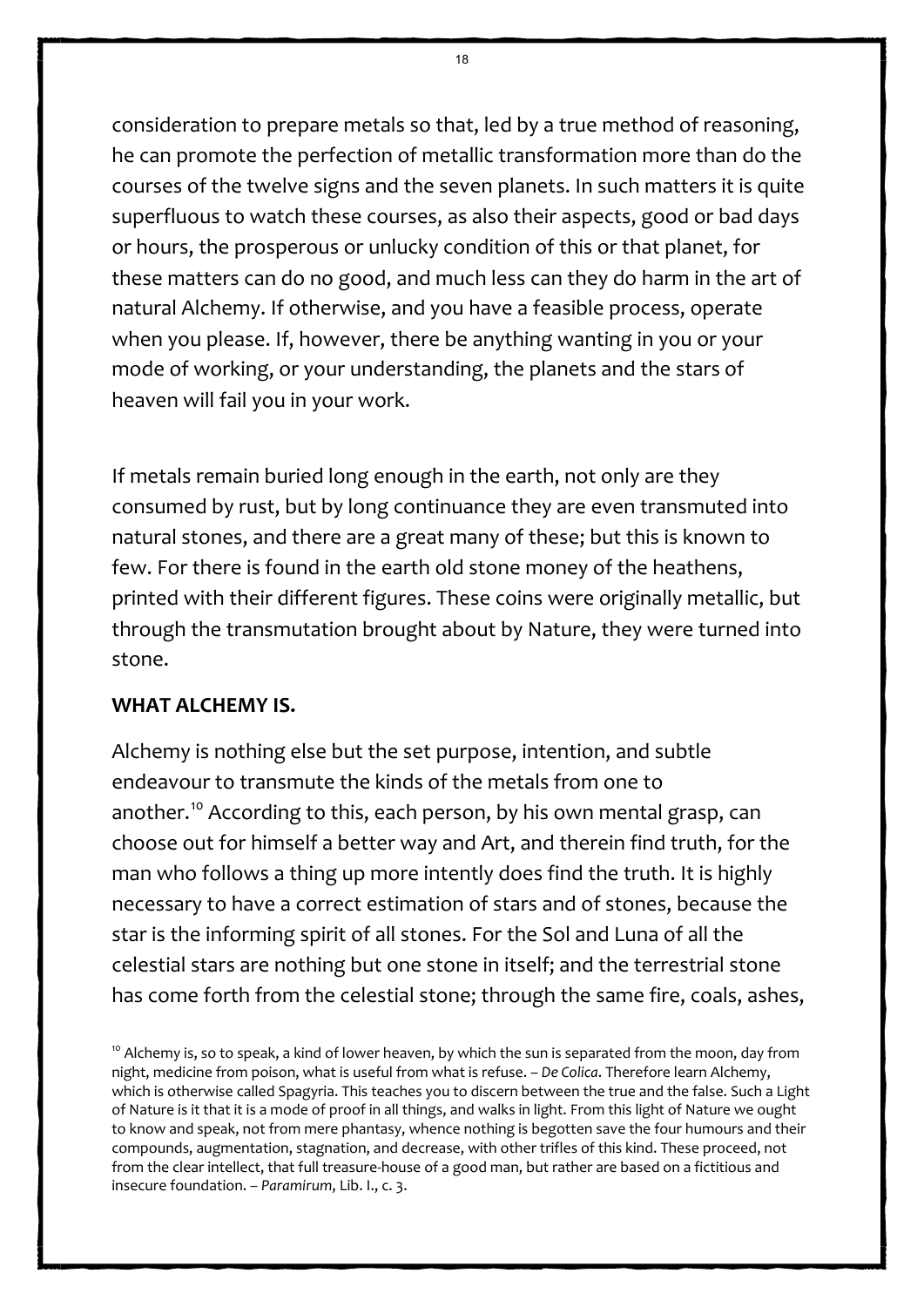the same expulsions and repurgations as that celestial stone, it has been separated and brought, clear and pure in its brightness. The whole ball of the earth is only something thrown off, concrete, mixed, corrupted, ground, and again coagulated, and gradually liquefied into one mass, into a stony work, which has its seat and its rest in the midst of the firmamental sphere.

Further it is to be remarked that those precious stones which shall forthwith be set down have the nearest place to the heavenly or sidereal ones in point of perfection, purity, beauty, brightness, virtue, power of withstanding fire, and incorruptibility, and they have been fixed with other stones in the earth. $11$ 

They have, therefore, the greatest affinity with heavenly stones and with the stars, because their natures are derived from these. They are found by men in a rude environment, and the common herd (whose property it is to take false views of things) believe that they were produced in the same place where they are found, and that they were afterwards polished, carried around, and sold, and accounted to be great riches, on account of their colours, beauty, and other virtues. A brief description of them follows:

*The Emerald.* This is a green transparent stone. It does good to the eyes and the memory. It defends chastity; and if this be violated by him who carries it, the stone itself does not remain perfect.<sup>[12](#page-22-1)</sup>

*The Adamant*. A black crystal called Adamant or else Evax, on account of the joy which it is effectual in impressing on those who carry it. It is of an obscure and transparent blackness, the colour of iron. It is the hardest of all; but is dissolved in the blood of a goat. Its size at the largest does not exceed that of a hazel nut. $13$ 

<span id="page-22-0"></span><sup>11</sup> When the occult dispenser of Nature in the prime principles that is to say, the potency called Ares, has produced the gross and rough genera of stones, and no further grossness remains, a diaphanous and subtle substance remains, out of which the Archeus of Nature generates the precious stones or gems. – *De Elemento Aquae*, Lib. IV., Tract IV., c. 10.

<span id="page-22-1"></span> $12$  The body f the Emerald is derived from a kind of petrine Mercury. It receives from the same its colour, coagulated with spirit of Salt. – *Ibid*., c. 12.

<span id="page-22-2"></span> $13$  The most concentrated hardness of all stones combines for the generation of the adamant. The white adamant has its body from Mercury, and its coagulation from the spirit of Salt. – *Ibid* ., c. 12.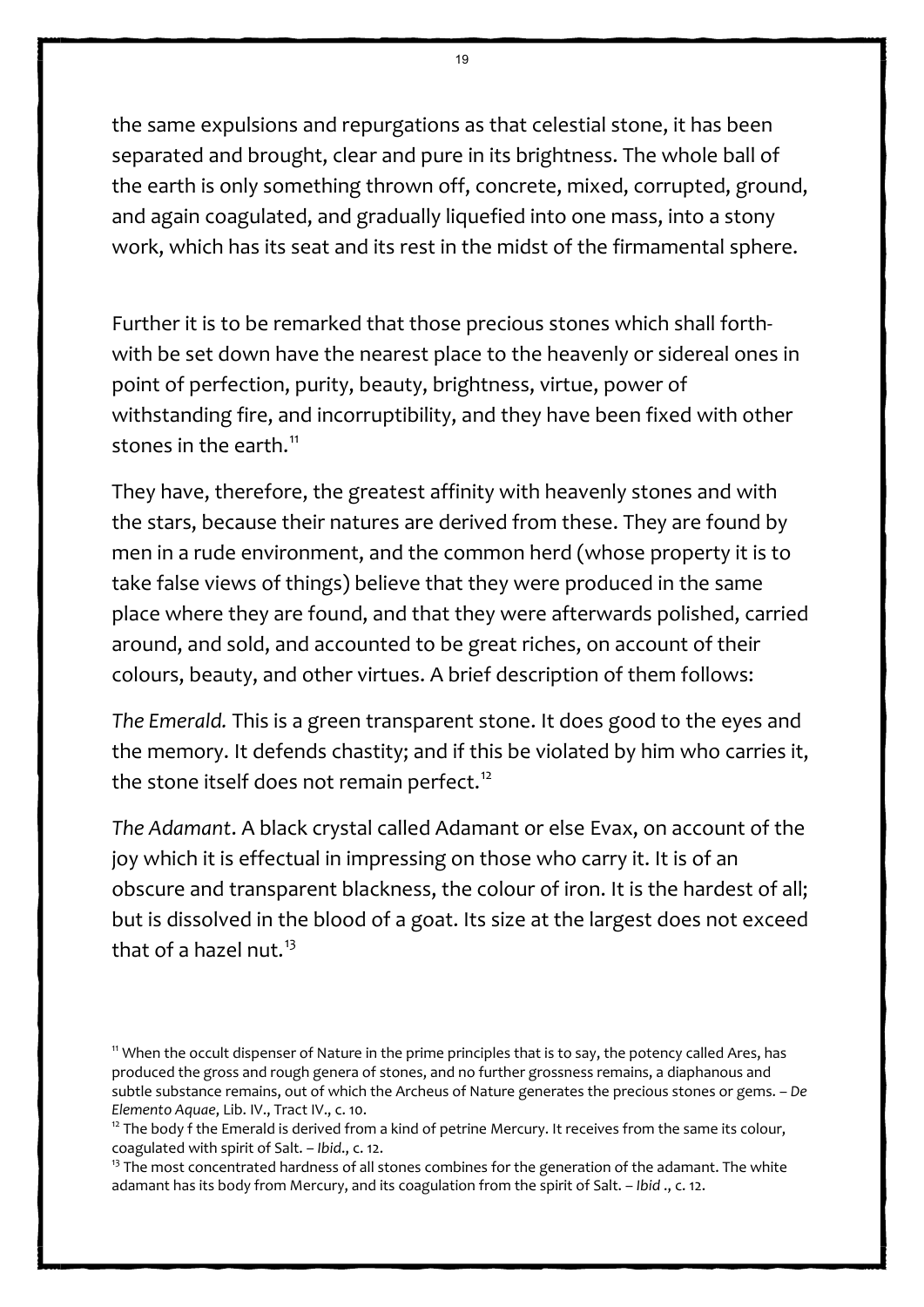The Magnet Is an iron stone, and so attracts iron to itself.<sup>[14](#page-23-0)</sup>

*The Pearl*. The Pearl is not a stone, because it is produced in sea shells. It is of a white colour. Seeing that it grows in animated beings, in men or in fishes, it is not properly of a stony nature, but properly a depraved (otherwise a transmuted) nature supervening upon a perfect work.<sup>[15](#page-23-1)</sup>

*The Jacinth* Is a yellow, transparent stone. There is a flower of the same name which, according to the fable of the poets, is said to have been a  $m$ an.<sup>[16](#page-23-2)</sup>

The Sapphire Is a stone of a celestial colour and a heavenly nature.<sup>[17](#page-23-3)</sup>

The Ruby Shines with an intensely red nature.<sup>[18](#page-23-4)</sup>

The Carbuncle. A solar stone, shining by its own nature like the sun.<sup>[19](#page-23-5)</sup>

*The Coral* Is a white or red stone, not transparent. It grows in the sea, out of the nature of the water and the air, into the form of wood or a shrub; it hardens in the air, and is not capable of being destroyed in fire.<sup>[20](#page-23-6)</sup>

*The Chalcedony* Is a stone made up of different colours, occupying a middle place between obscurity and transparency, mixed also with cloudiness, and liver coloured. It is the lowest of all the precious stones.<sup>[21](#page-23-7)</sup>

<span id="page-23-0"></span><sup>&</sup>lt;sup>14</sup> Fortified by experience which is the mistress of all things, and by mature theory, based on experience, I affirm that the Magnet is a stone which not only undeniably attracts steel and iron, but has also the same power over the matter of all diseases in the whole body of man. - De Corallis. See Herbarius Theophrasti. <sup>15</sup> The Pearl is a seed of moisture. It generates milk abundantly in women if they are deficient therein. – De Aridura.

<span id="page-23-2"></span><span id="page-23-1"></span><sup>&</sup>lt;sup>16</sup> The Jacinth, or Hyacinth, is a gem of the same genus as the Carbuncle, but is inferior thereto in its nature. – *De Elemento Aquae*, Lib. IV., Tract IV., c. 11.

<span id="page-23-3"></span> $17$  In the matter of body and colour the Sapphire is generated from Mercury (the prime principle). It is formed over white Sulphur and white Salt from a pallid petrine Mercury. Hence white Sapphires frequently occur because a white Mercury concurs in the formation. In like manner a lute-coloured Mercury sometimes produces a clay-like hue. – *Ibid*., c. 15.

<span id="page-23-4"></span><sup>&</sup>lt;sup>18</sup> The Ruby and similar gems possessing a ruddy hue are generated from the red of Sulphur, and their body is of petrine Mercury. For Mercury is the body of every precious stone. – *Ibid*., c. 13.

<span id="page-23-7"></span><span id="page-23-5"></span> $19$  The Carbuncle is formed of the most transparent matter which is conserved in the three principles. Mercury is the body and Sulphur the colouring thereof, with a modicum of the spirit of Salt, on account of the coagulation. All light abounds therein, because Sulphur contains in itself a clear quality of light, as the art of its transmutation demonstrates. –*Ibid*., c. 11.

<span id="page-23-6"></span><sup>&</sup>lt;sup>20</sup> There are two species of red Corals – one a dull red, which varies between sub-purple and semi-black; the other a resplendent and brilliant red. As the colours differ, so also do the virtues. There is also a whitish species which is almost destitute of efficacy. In a word, as the Coral diminishes in redness, so it weakens in its qualities. *Herbarius Theophrasti*; *De Corallis*.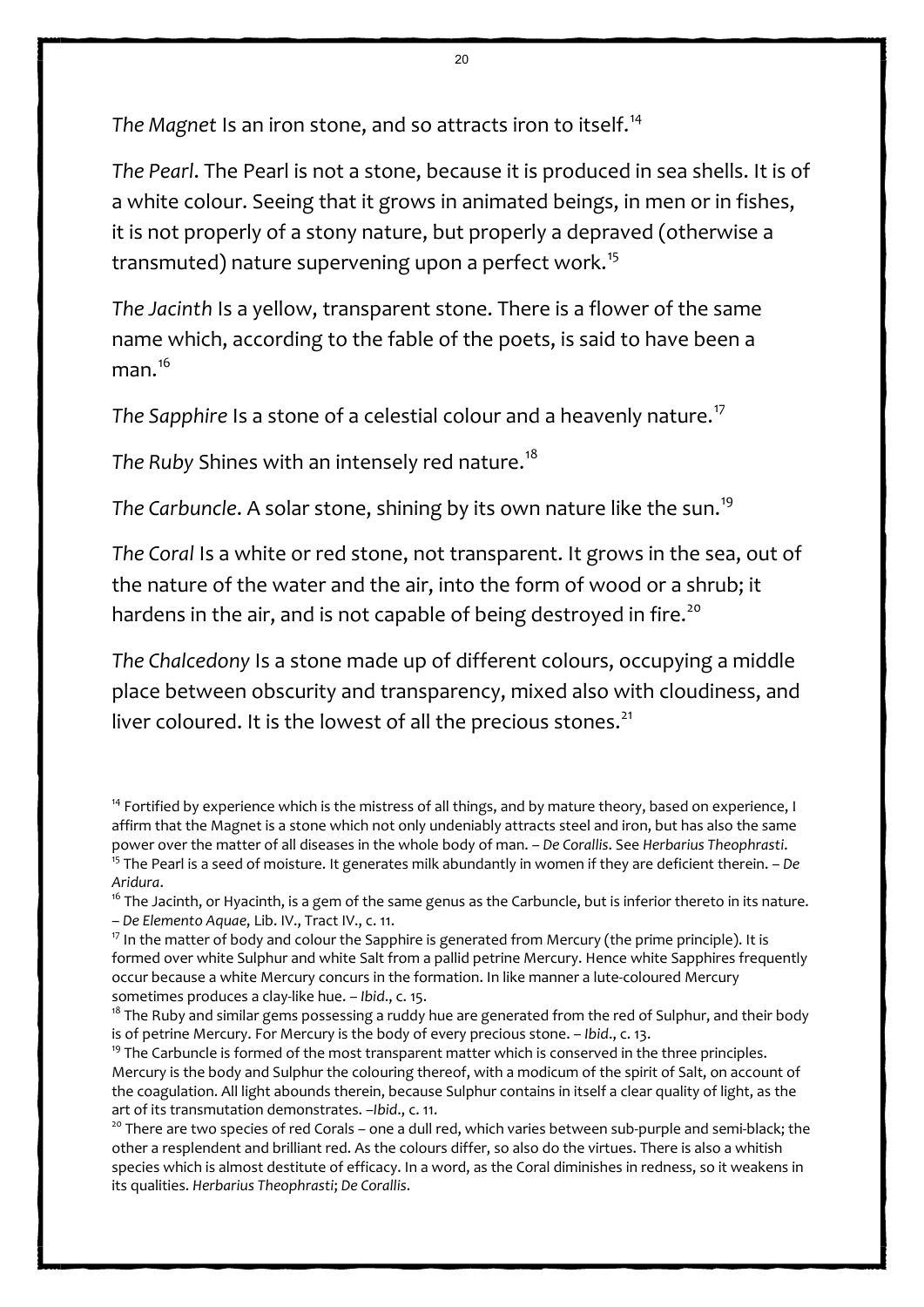The Topaz Is a stone shining by night. It is found among rocks.<sup>[22](#page-24-0)</sup>

The Amethyst Is a stone of a purple and blood colour.<sup>[23](#page-24-1)</sup>

*The Chrysoprasus* Is a stone which appears like fire by night, and like gold by day.

*The Crystal* Is a white stone, transparent, and very like ice. It is sublimated, extracted, and produced from other stones.<sup>[24](#page-24-2)</sup>

As a pledge and firm foundation of this matter, note the following conclusion. If anyone intelligently and reasonably takes care to exercise himself in learning about the metals, what they are, and whence they are produced: he may know that our metals are nothing else than the best part and the spirit of common stones, that is, pitch, grease, fat, oil, and stone. But this is least pure, uncontaminated, and perfect, so long as it remains hidden or mixed with the stones. It should therefore be sought and found in the stones, be recognised in them, and extracted from them, that is, forcibly drawn out and liquefied. For then it is no longer a stone, but an elaborate and perfect metal, comparable to the stars of heaven, which are themselves, as it were, stones separated from those of earth. Whoever, therefore, studies minerals and metals must be furnished with such reason and intelligence that he shall not regard only those common and known metals which are found in the depth of the mountains alone. For there is often found at the very surface of the earth such a metal as is not met with at all, or not equally good, in the depths. And so every stone which comes to our view, be it great or small, flint or simple rock, should be carefully investigated and weighed with a true balance, according to its nature and properties. Very often a common stone, thrown away and despised, is worth more than a cow. Regard must not always be had to the place of digging from which this stone came forth; for here the influence of

<sup>21</sup> The gem Chalcedony is extracted from Salt. – *Chirurgia Magna*; *De Tumoribus*, etc., *Morbi Gallici*, Lib. III., c. 6.

<span id="page-24-1"></span><span id="page-24-0"></span><sup>&</sup>lt;sup>22</sup> The Topaz is an extract from the minera of Mars, and is a transplanted Iron. – *Ibid*.<br><sup>23</sup> The Amethyst is an extract of Salt, while Marble and Chalcedony are extracted from the same principle through the Amethyst. – *Ibid*.<br><sup>24</sup> The origin of Crystals is to be referred to water. They contain within them a spirit of coagulation whereby

<span id="page-24-2"></span>they are coagulated, as water by the freezing and glacial stars. – *Lib. Meteorum*, c. 7.